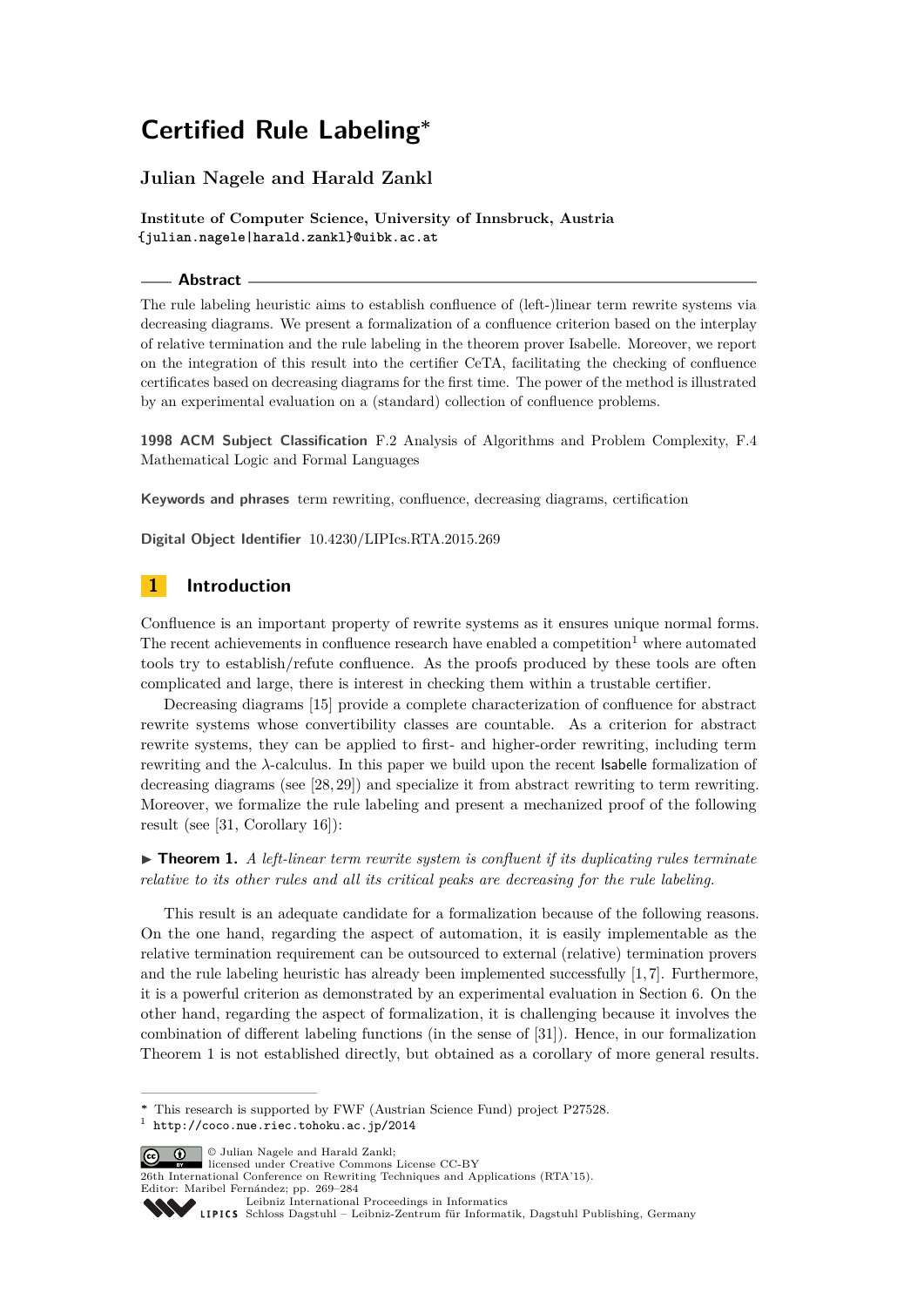This paves the way for reusing the formalization described here when tackling the remaining criteria in [\[31\]](#page-15-3).

We based our formalization on the **Isa**belle **F**ormalization **o**f **R**ewriting (IsaFoR) [\[27\]](#page-15-5) and extended it by the theories Decreasing\_Diagrams2.thy and Rule\_Labeling\_Impl.thy, which amount to approximately 3500 lines of Isabelle in Isar style. IsaFoR contains executable check functions for each formalized proof technique together with formal proofs that whenever such a check is accepted, the technique is applied correctly. Then Isabelle's code-generation facility is used to obtain a trusted Haskell program, i.e., the certifier CeTA, which is capable of checking proof certificates in CPF  $[22]$  (certification problem format).<sup>[2](#page-1-0)</sup> We suitably extended CPF to represent proofs according to Theorem [1](#page-0-1) and implemented dedicated check functions in our formalization, enabling CeTA to inspect, i.e., certify such confluence proofs. Typically, these proofs are generated by automated confluence tools. (See Footnote [1](#page-0-0) for details.)

A preliminary result of our formalization has already been proved useful in the latest edition of the confluence competition (CoCo 2014), where CeTA certified confluence proofs for *linear* rewrite systems based on the rule labeling (among others). The main challenge in lifting the result from linear to left-linear rewrite systems has not been the relative termination requirement per se, which vacuously holds in the linear case, but the interplay of the relative termination condition with the rule labeling, which is crucial in the the proof of Theorem [1,](#page-0-1) albeit in the statement of the result these concepts are clearly separated. Besides, to establish decreasingness of variable peaks (involving non-right-linear rules) more details about the joining sequences were needed than the existing theories in IsaFoR provided.

The remainder of this paper is organized as follows. Preliminaries are introduced in the next section. The interplay of several labeling functions favors the notion of *extended local decreasingness* [\[7\]](#page-14-1), which is proved to imply *local decreasingness* in Section [3,](#page-2-0) where also the connection to the existing formalization of decreasing diagrams for abstract rewrite systems [\[28,](#page-15-1) [29\]](#page-15-2) is established. Afterwards, Section [4](#page-5-0) lifts extended local decreasingness from abstract rewriting to results for term rewriting that are parametrized by a labeling. Section [5](#page-9-0) instantiates these results with concrete labeling functions to obtain corollaries that ensure confluence. Section [6](#page-12-0) presents an experimental evaluation, before we conclude in Section [7.](#page-12-1)

The full formalization is available from the URL in Footnote [2.](#page-1-0)

# **2 Preliminaries**

We assume familiarity with rewriting [\[25\]](#page-15-7) and decreasing diagrams [\[15\]](#page-15-0). Basic knowledge of Isabelle [\[14\]](#page-15-8) is not essential but experience with an interactive theorem prover might be helpful.

Let F be a signature and V a set of variables disjoint from F. By  $\mathcal{T}(\mathcal{F}, V)$ , we denote the set of terms over  $\mathcal F$  and  $\mathcal V$ . Positions are strings of positive natural numbers, i.e., elements of  $\mathbb{N}_{+}^{*}$ . We write  $q \leq p$  if  $qq' = p$  for some position  $q'$ , in which case  $p \setminus q$  is defined to be  $q'$ . Furthermore  $q < p$  if  $q \leq p$  and  $q \neq p$ . Finally,  $q \parallel p$  if neither  $q \leq p$  nor  $p < q$ . Positions are used to address subterm occurrences. The set of positions of a term *t* is defined as  $\mathcal{P}$ os(*t*) = { $\epsilon$ } if *t* is a variable and as  $\mathcal{P}$ os(*t*) = { $\epsilon$ }  $\cup$  {*iq* | 1  $\leq$  *i*  $\leq$  *n* and *q*  $\in$   $\mathcal{P}$ os(*t<sub>i</sub>*)} if *t* = *f*(*t*<sub>1</sub>*, . . . , t<sub>n</sub>*). The subterm of *t* at position  $p \in \mathcal{P}$ os $(t)$  is defined as  $t|_p = t$  if  $p = \epsilon$  and as  $t|_p = t_i|_q$  if  $p = iq$  and  $t = f(t_1, \ldots, t_n)$ . We write  $s[t]_p$  for the result of replacing the occurrence of *s*|*p* with *t* in *s*. The set of function symbol positions  $\mathcal{P}$ os<sub> $\mathcal{F}(t)$ </sub> is { $p \in \mathcal{P}$ os $(t) | t|_p \notin V$ } and  $\mathcal{P}$ os<sub> $\nu$ </sub> $(t) = \mathcal{P}$ os $(t) \setminus \mathcal{P}$ os $\tau(t)$ .

<span id="page-1-0"></span> $^2$  IsaFoR/CeTA and CPF are available at <code><http://cl-informatik.uibk.ac.at/software/ceta/>.</code>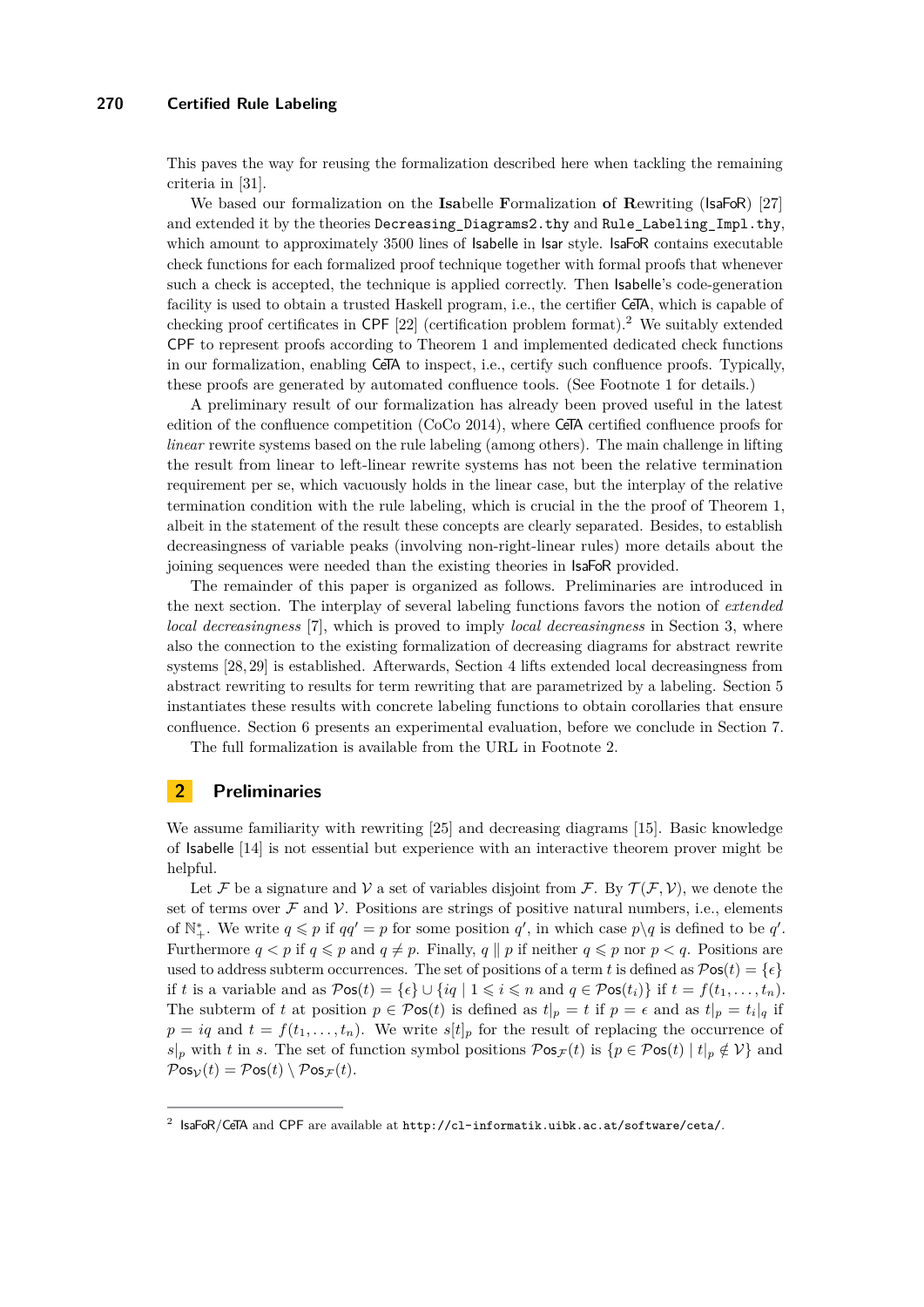A rewrite rule is a pair of terms  $(l, r)$ , written  $l \to r$ .<sup>[3](#page-2-1)</sup> A rewrite rule  $l \to r$  is duplicating if  $|l|_x < |r|_x$  for some  $x \in \mathcal{V}$ . Here the expression  $|t|_x$  indicates the number of occurrences of the variable *x* in term *t*. A term rewrite system (TRS) is a signature together with a set of rewrite rules over this signature. In the sequel, signatures are left implicit. By  $\mathcal{R}_{d}$ and  $\mathcal{R}_{nd}$ , we denote the duplicating and non-duplicating rules of a TRS  $\mathcal{R}$ , respectively. A rewrite relation is a binary relation on terms that is closed under contexts and substitutions. For a TRS R we define  $\rightarrow_{\mathcal{R}}$  (often written as  $\rightarrow$ ) to be the smallest rewrite relation that contains R. As usual  $\rightarrow^=$ ,  $\rightarrow^+$ , and  $\rightarrow^*$  denote the reflexive, transitive, and reflexive and transitive closure of  $\rightarrow$ , respectively, while  $\rightarrow$ <sup>*n*</sup> denotes the *n*-fold composition of  $\rightarrow$ .

A relative TRS  $R/S$  is a pair of TRSs R and S with the induced rewrite relation  $\rightarrow_{\mathcal{R}}/s = \rightarrow_{\mathcal{S}}^* \rightarrow_{\mathcal{R}} \rightarrow_{\mathcal{S}}^*$ . Sometimes we identify a TRS R with the relative TRS  $\mathcal{R}/\varnothing$  and vice versa. A TRS  $\mathcal R$  is terminating (relative to a TRS  $\mathcal S$ ) if  $\to_{\mathcal R} (\to_{\mathcal R/S})$  is well-founded.

A critical overlap  $(l_1 \rightarrow r_1, p, l_2 \rightarrow r_2)_{\mu}$  of a TRS R consists of variants  $l_1 \rightarrow r_1$  and  $l_2 \rightarrow r_2$  of rewrite rules in R without common variables, a position  $p \in \mathcal{P}$ os<sub>F</sub> $(l_2)$ , and a most general unifier  $\mu$  of  $l_1$  and  $l_2|_p$ . From a critical overlap  $(l_1 \rightarrow r_1, p, l_2 \rightarrow r_2)_{\mu}$  we obtain a critical peak  $l_2\mu[r_1\mu]_p \leftarrow l_2\mu \rightarrow r_2\mu$  and a critical pair  $l_2\mu[r_1\mu]_p \leftarrow \mathbf{x} \rightarrow r_2\mu$ .

If  $l \to r \in \mathcal{R}$ , *p* is a position, and *σ* is a substitution we call the triple  $\pi = \langle p, l \to r, \sigma \rangle$ a redex pattern, and write  $p_{\pi}$ ,  $l_{\pi}$ ,  $r_{\pi}$ ,  $\sigma_{\pi}$  for its position, left-hand side, right-hand side, and substitution, respectively. We write  $\rightarrow^{\pi}$  (or  $\rightarrow^{p_{\pi},l_{\pi}\rightarrow r_{\pi},\sigma_{\pi}}$ ) for a rewrite step at position  $p_{\pi}$  using the rule  $l_{\pi} \to r_{\pi}$  and the substitution  $\sigma_{\pi}$ . A redex pattern  $\pi$  matches a term *t* if  $t|_{p_{\pi}} = l_{\pi} \sigma_{\pi}$ , which is then called a redex.

Let  $\pi_1$  and  $\pi_2$  be redex patterns that match a common term. They are called parallel, written  $\pi_1 \parallel \pi_2$ , if  $p_{\pi_1} \parallel p_{\pi_2}$ . If  $P = {\pi_1, \ldots, \pi_n}$  is a set of pairwise parallel redex patterns matching a term *t*, we denote by  $t \#^P t'$  the parallel rewrite step from *t* to *t'* by *P*, i.e.,  $t \rightarrow^{\pi_1} \cdots \rightarrow^{\pi_n} t'$ .

In IsaFoR, an abstract rewrite system (ARS) is a binary relation  $\rightarrow$  where the domain is left implicit in the type. Let *I* be an index set. We write  $\{\rightarrow_{\alpha}\}_{{\alpha}\in I}$  to denote the ARS  $\rightarrow$  where  $\rightarrow$  is the union of  $\rightarrow_{\alpha}$  for all  $\alpha \in I$ . Let  $\{\rightarrow_{\alpha}\}_{{\alpha \in I}}$  be an ARS and let  $>$  and  $\geq$ be relations on *I*. Two relations  $>$  and  $\geq$  are called compatible if  $\geq$   $\cdot$   $>$   $\cdot \geq$   $\subseteq$   $>$ . Given a relation  $\succcurlyeq$  we write  $\rightarrow_{\gamma_{\alpha_1} \cdots \alpha_n}$  for the union of  $\rightarrow_{\beta}$  where  $\alpha_i \succcurlyeq \beta$  for some  $1 \leqslant i \leqslant n$ . Similarly,  $\gamma S$  is the set of all  $\beta$  such that  $\alpha \geq \beta$  for some  $\alpha \in S$ . We call  $\alpha$  and  $\beta$  *extended locally decreasing* (for  $>$  and  $\geqslant$ ) if  $\alpha \leftarrow \cdot \rightarrow \beta \subseteq \rightarrow_{\vee \alpha}^{*} \cdot \rightarrow_{\vee \beta}^{\equiv} \cdot \rightarrow_{\vee \alpha \beta}^{*} \cdot \vee_{\alpha \beta}^{\equiv} \leftarrow \cdot \sqrt{\alpha} \leftarrow \cdot \sqrt{\beta} \leftarrow$ . If there exist a well-founded order  $>$  and a preorder  $\geq$ , such that  $>$  and  $\geq$  are compatible, and *α* and *β* are extended locally decreasing for all *α, β* ∈ *I* then the ARS { $\rightarrow$ <sup>*α*</sup><sub>*α*</sub>}*α*∈*I* is *extended locally decreasing* (for  $>$  and  $\geq$ ). We call an ARS *locally decreasing* (for  $>$ ) if it is extended locally decreasing for  $>$  and  $=$ , where the latter is the identity relation. In the sequel, we often refer to extended locally decreasing as well as to locally decreasing just by decreasing, whenever the context clarifies which concept is meant or the exact meaning is irrelevant.

## <span id="page-2-0"></span>**3 Abstract Rewriting**

This section is concerned with the formalization of the following result from [\[7,](#page-14-1) Theorem 2]:

<span id="page-2-2"></span> $\blacktriangleright$  **Lemma 2.** *Every extended locally decreasing ARS is confluent.* 

<span id="page-2-1"></span><sup>3</sup> We do not require the common *variable conditions*, i.e., the restriction that *l* is not a variable and all variables in *r* are contained in *l*.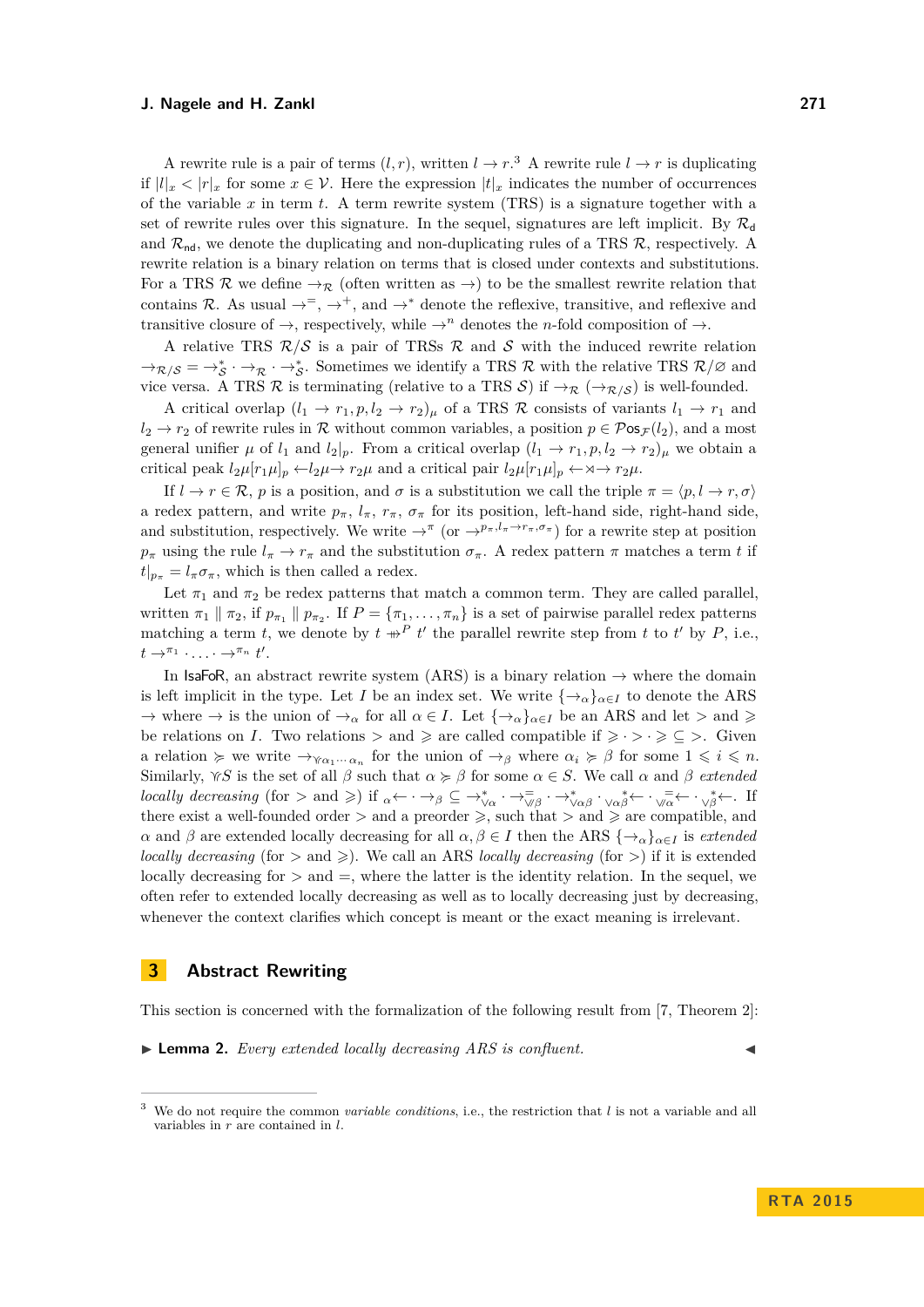<span id="page-3-1"></span><span id="page-3-0"></span>

<span id="page-3-3"></span><span id="page-3-2"></span>**Figure 1** (Extended) locally decreasing peaks.

The results for decreasing diagrams formalized in [\[28\]](#page-15-1) differ from the above lemma for two reasons. Firstly, [\[28\]](#page-15-1) establishes results for local decreasingness instead of extended local decreasingness. Secondly, in contrast to the formulation of the lemma above it does not represent the ARS as a family of rewrite relations (i.e.,  $\{\rightarrow_{\alpha}\}_{{\alpha}\in I}$ ) but considers a single labeled relation where a triple  $(a, \alpha, b)$  expresses that  $(a, b) \in \rightarrow_{\alpha}$ .

Given an ARS that is extended locally decreasing for  $>$  and  $\geq$ , the proof in [\[7\]](#page-14-1) constructs a single order  $\succ$  on sets of labels and establishes local decreasingness of the ARS for  $\succ$ . Our formalization goes along the lines with the proposed proof (see below). It turned out that the representation of the ARS as a family of relations is essential to follow the proof in [\[7\]](#page-14-1). Hence establishing equivalence of a single labeled ARS with a family of rewrite relations is needed to employ the formalization of [\[28\]](#page-15-1) in the proof of Lemma [2.](#page-2-2) This equivalence looks trivial at first sight, but as each representation comes with a different formalization of rewrite steps, also related concepts such as local peaks, joining sequences, and local decreasingness, must be mapped. We refer the interested reader to the formalization and do not present the technical details here.

The remainder of this section sketches the formalization of the next lemma (following [\[7\]](#page-14-1)).

#### <span id="page-3-4"></span>▶ **Lemma 3.** *Every extended locally decreasing ARS is locally decreasing.*

To prepare for its proof we consider sets of labels.

**Definition 4.** Let  $C_{\alpha}$  denote the set  $\{\alpha' \mid \alpha \geq \alpha' \text{ and } \alpha \geq \alpha'\}$  and let C be the set of all *C*<sub>α</sub>. For *C*, *D*  $\in$  *C* let *C*  $\succ$  *D* if there exist  $\alpha$  and  $\beta$  with  $C = C_{\alpha}$ ,  $D = C_{\beta}$ , and  $\alpha > \beta$ . By  $\rightarrow_C$ , we denote the union of  $\rightarrow_\alpha$  for all  $\alpha \in C$ .

The idea is to establish  $\{\rightarrow_{\alpha}\}_{{\alpha}\in I} = {\{\rightarrow_{C}\}_{{C}\in\mathcal{C}}}$  and conclude local decreasingness of the ARS  $\{\rightarrow_C\}_{C \in \mathcal{C}}$  based on extended local decreasingness of the ARS  $\{\rightarrow_\alpha\}_{\alpha \in I}$ . The next example demonstrates some peculiarities of this approach.

<span id="page-3-5"></span>► **Example 5.** Consider the ARS  $\{\rightarrow_{\alpha}\}_{{\alpha}\in\{1,1.5,2\}}$  with  $\rightarrow_1$  = {(a, b), (c, d)},  $\rightarrow_{1.5}$  = {(b, d)}, and  $\rightarrow_2$  = {(a, c)}. This ARS is extended locally decreasing for  $\rightarrow_N$  and  $\geq_0$ , as depicted in Figure [1](#page-3-0)[\(a\).](#page-3-1) We have  $C = \{C_2, C_{1.5}, C_1\}$  with  $C_2 = \{2, 1.5\}$ ,  $C_{1.5} = \{1.5, 1\}$ , and *C*<sub>1</sub> = {1}. E.g. 1.5  $\in C_2$  since  $2 \geq 0$  1.5 but  $2 \not\geq N$  1.5. Consequently,  $\rightarrow_{C_2} = \{(a, c), (b, d)\},$  $\rightarrow$ *C*<sub>1</sub><sub>.5</sub> = {(b,d), (a, b), (c,d)}, and  $\rightarrow$ *C*<sub>1</sub> = {(a, b), (c,d)}. To establish local decreasingness of the related ARS  $\{\rightarrow_C\}_{C\in\mathcal{C}}$  the peak  $\mathsf{b}_{C_1} \leftarrow \mathsf{a} \rightarrow_{C_2} \mathsf{c}$  (emerging from  $\mathsf{b}_1 \leftarrow \mathsf{a} \rightarrow_2 \mathsf{c}$ ) must be considered, which can be closed in a locally decreasing fashion via  $\mathbf{b} \rightarrow C_2$  d  $C_1 \leftarrow \mathbf{c}$  (based on  $b \rightarrow_{1.5} d_1 \leftarrow c$ , as in Figure [1](#page-3-0)[\(b\).](#page-3-2) However, the construction also admits the peak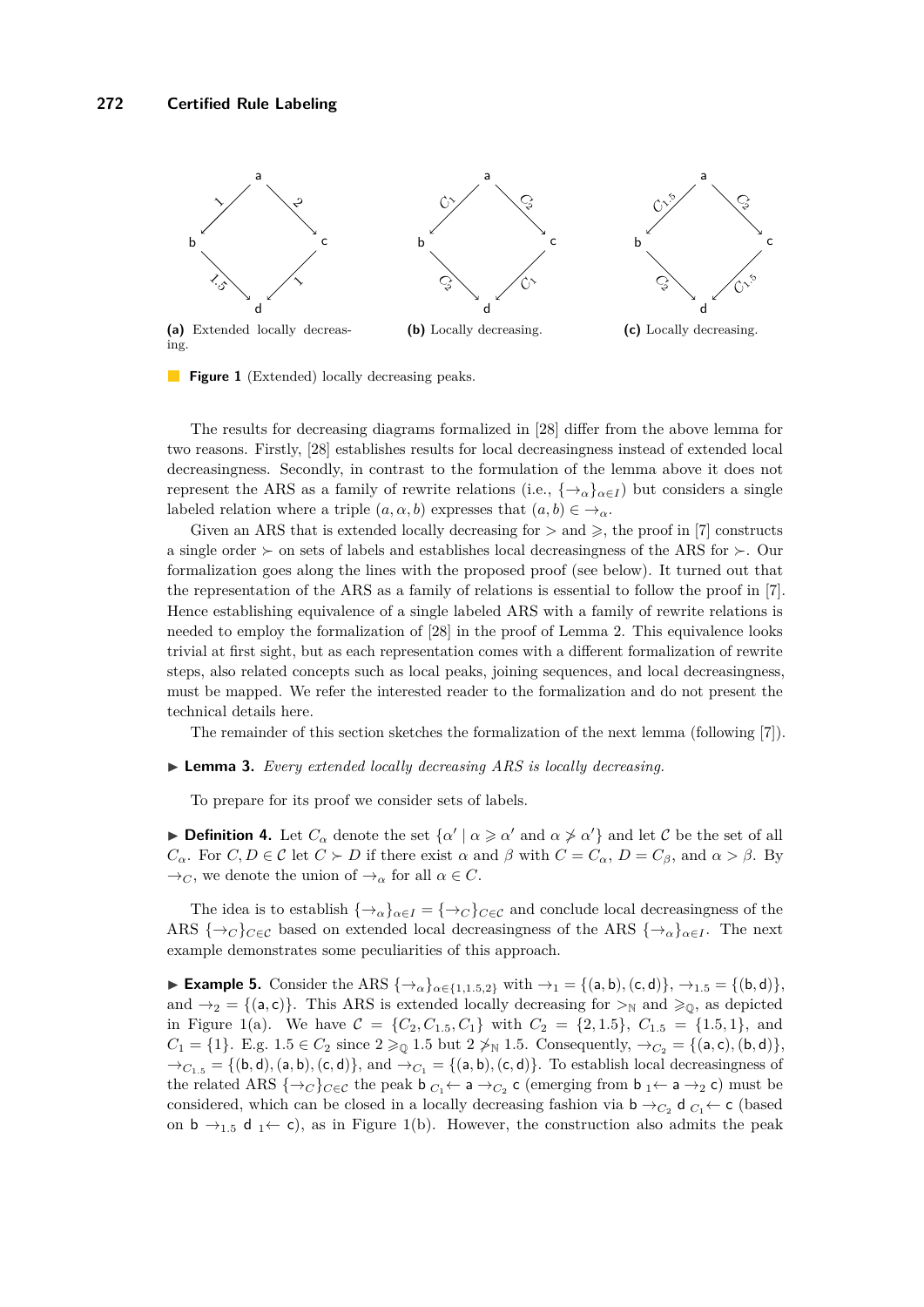$\mathsf{b}_{C_1,5} \leftarrow \mathsf{a} \rightarrow_{C_2} \mathsf{c}$ , for which there is no peak  $\mathsf{b}_{1.5} \leftarrow \mathsf{a} \rightarrow_2 \mathsf{c}$  in the original ARS, as it does not contain the step  $\mathbf{b}_{1.5} \leftarrow \mathbf{a}$ . Still, this peak can be closed locally decreasing, cf. Figure [1](#page-3-0)[\(c\).](#page-3-3)

The following properties are crucial:

<span id="page-4-4"></span> $\blacktriangleright$  **Lemma 6.** *Let*  $>$  *be a well-founded order and*  $\ge a$  *preorder compatible with*  $>$ *.* 

- <span id="page-4-0"></span>**1.** *Then*  $\succ$  *is a well-founded order.*
- <span id="page-4-5"></span>**2.** If  $\gamma \geq \gamma'$ ,  $\delta \geq \delta'$ , and  $x \to^*_{\sqrt{\gamma'}\delta'} y$  then  $x \to^*_{\sqrt{\gamma'}\delta} y$ .
- <span id="page-4-1"></span>**3.** *If*  $\gamma \geq \gamma'$  *and*  $x \to \overline{\gamma_{\gamma\gamma'}}$  *y then*  $x \to \overline{\gamma_{\gamma\gamma'}}$  *y*.
- <span id="page-4-2"></span>**4.** If  $x \rightarrow_{\forall \gamma \delta}^* y$  then  $x \rightarrow_{\forall C_{\gamma} C_{\delta}}^* y$ .
- <span id="page-4-3"></span>**5.** If  $x \to \overline{\forall y}$  *y* then  $x \to \overline{\vec{C}}$  *y* or  $x \to \vec{C}$  *y*.

**Proof.** Items [\(1](#page-4-0)[–3\)](#page-4-1) follow from the properties of the orders. Items [\(4\)](#page-4-2) and [\(5\)](#page-4-3) are established as in [\[7\]](#page-14-1).

Item [\(1\)](#page-4-0) of Lemma [6,](#page-4-4) i.e., well-foundedness of  $\succ$  is not proved explicitly in [\[7\]](#page-14-1). Moreover items [\(2\)](#page-4-5) and [\(3\)](#page-4-1) are missing in [\[7\]](#page-14-1). Their need becomes apparent in the following proof. In [\[8\]](#page-14-2) (the journal version of [\[7\]](#page-14-1)) extended local decreasingness is avoided by employing the *predecessor labeling*. Then a rewrite step comes with a set of labels, which is typically not computable and hence inappropriate for certification.

**Proof of Lemma [3.](#page-3-4)** We assume the ARS  $\{\rightarrow_{\alpha}\}_{{\alpha}\in I}$  is extended locally decreasing for *>* and  $\geq$  and establish local decreasingness of the ARS  $\{\rightarrow_C\}_{C\in\mathcal{C}}$  for  $\succ$  by showing

<span id="page-4-7"></span>
$$
\begin{array}{ccc}\n\leftarrow & \rightarrow & \subseteq & \xrightarrow{*} & \cdot & \xrightarrow{=} & \cdot & \xrightarrow{*} & \cdot & \xleftarrow{*} & \cdot & \xrightarrow{=} & \cdot & \xleftarrow{*} \\
\hline\nC & D & \searrow C & D & \searrow C & \searrow C & \searrow D & \searrow C & \searrow D\n\end{array} \tag{1}
$$

for  $C, D \in \mathcal{C}^4$  $C, D \in \mathcal{C}^4$  By definition of *C* and *D*, there exist  $\alpha$  and  $\beta$  with  $C = C_{\alpha}$  and  $D = C_{\beta}$ , i.e.,  $C \leftarrow \cdots \rightarrow D = C_{\alpha} \leftarrow \cdots \rightarrow C_{\beta} = \bigcup_{\alpha' \in C_{\alpha}, \beta' \in C_{\beta}} \alpha' \leftarrow \cdots \rightarrow \beta'$ . We note that from  $y \nvert C_{\alpha} \leftarrow x$  in general we may not infer  $y_\alpha \leftarrow x$ , but rather  $y_\alpha \leftarrow x$  for some  $\alpha' \in C_\alpha$  (cf. Example [5\)](#page-3-5). Similarly  $x \to_{C_\beta} z$  implies  $x \to_{\beta'} z$  for some  $\beta' \in C_\beta$ . Consequently, the extended local decreasingness assumption cannot be applied to  $\alpha$  and  $\beta$  (as conveyed in [\[7\]](#page-14-1)) but must be applied to  $\alpha'$ and  $\beta'$  (as sketched in Example [5\)](#page-3-5), i.e.,

$$
\underset{\alpha'}{\longleftarrow} \cdot \underset{\beta'}{\longrightarrow} \subseteq \underset{\forall \alpha'}{\overset{*}{\longrightarrow}} \cdot \underset{\forall \beta'}{\overset{=}{\longrightarrow}} \cdot \underset{\forall \alpha' \beta'}{\overset{*}{\longrightarrow}} \cdot \underset{\forall \alpha' \beta'}{\overset{*}{\longleftarrow}} \cdot \underset{\forall \alpha'}{\overset{=}{\longleftarrow}} \cdot \underset{\forall \beta'}{\overset{*}{\longleftarrow}}
$$

Then we establish

$$
\xrightarrow[\forall\alpha']{\quad \ \ } \cdots \xrightarrow[\forall\beta']{\quad \ \ } \cdots \xrightarrow[\forall\alpha']{\quad \ \ } \cdots \xrightarrow[\forall\alpha']{\quad \ \ } \cdots \xrightarrow[\forall\alpha']{\quad \ \ } \cdots \xrightarrow[\forall\beta']{\quad \ \ } \cdots \xrightarrow[\forall\beta']{\quad \ \ } \cdots \xrightarrow[\forall\alpha]\beta \quad \ \ \cdots \xrightarrow[\forall\alpha]\beta \quad \ \ \cdots \xrightarrow[\forall\alpha]\beta \quad \ \ \cdots \xrightarrow[\forall\alpha]\beta \quad \ \ \cdots \xrightarrow[\forall\alpha]\beta \quad \ \ \cdots \xrightarrow[\forall\alpha]\beta \quad \ \cdots \xrightarrow[\forall\alpha]\beta \quad \ \cdots \xrightarrow[\forall\alpha]\beta \quad \ \cdots \xrightarrow[\forall\alpha]\beta \quad \ \cdots \xrightarrow[\forall\alpha]\beta \quad \ \cdots \xrightarrow[\forall\alpha]\beta \quad \ \cdots \xrightarrow[\forall\alpha]\beta \quad \ \cdots \xrightarrow[\forall\alpha]\beta \quad \ \cdots \xrightarrow[\forall\alpha]\beta \quad \ \cdots \xrightarrow[\forall\alpha]\beta \quad \ \cdots \xrightarrow[\forall\alpha]\beta \quad \ \cdots \xrightarrow[\forall\alpha]\beta \quad \ \cdots \xrightarrow[\forall\alpha]\beta \quad \ \cdots \xrightarrow[\forall\alpha]\beta \quad \ \cdots \xrightarrow[\forall\alpha]\beta \quad \ \cdots \xrightarrow[\forall\alpha]\beta \quad \ \cdots \xrightarrow[\forall\alpha]\beta \quad \ \cdots \xrightarrow[\forall\alpha]\beta \quad \ \cdots \xrightarrow[\forall\alpha]\beta \quad \ \cdots \xrightarrow[\forall\alpha]\beta \quad \ \cdots \xrightarrow[\forall\alpha]\beta \quad \ \cdots \xrightarrow[\forall\alpha]\beta \quad \ \cdots \xrightarrow[\forall\alpha]\beta \quad \ \cdots \xrightarrow[\forall\alpha]\beta \quad \ \cdots \xrightarrow[\forall\alpha]\beta \quad \ \cdots \xrightarrow[\forall\alpha]\beta \quad \ \cdots \xrightarrow[\forall\alpha]\beta \quad \ \cdots \xrightarrow[\forall\alpha]\beta \quad \ \cdots \xrightarrow[\forall\alpha]\beta \quad \ \cdots \xrightarrow[\forall\alpha]\beta \quad \ \cdots \xrightarrow[\forall\alpha]\beta \quad \ \cdots \xrightarrow[\forall\alpha]\beta \quad \ \cdots \xrightarrow[\forall\alpha]\beta \quad \ \cdots \xrightarrow[\forall\alpha]\beta \quad \ \cdots
$$

using Lemma  $6(2-3)$  $6(2-3)$  $6(2-3)$ , from which the desired

$$
\overleftarrow{C_{\alpha}} \cdot \overrightarrow{C_{\beta}} \subseteq \overrightarrow{+}_{\textit{TC}_{\alpha}} \cdot \overrightarrow{C_{\beta}} \cdot \overrightarrow{+}_{\textit{TC}_{\alpha}C_{\beta}} \cdot \overleftarrow{+}_{\textit{TC}_{\alpha}C_{\beta}} \cdot \overleftarrow{+}_{\textit{C}_{\alpha}} \cdot \overleftarrow{+}_{\textit{TC}_{\beta}}
$$

is obtained using Lemma  $6(4-5)$  $6(4-5)$ . Depending on the case of Lemma  $6(5)$  $6(5)$  that applies, the reflexive step either stays, if e.g.  $\rightarrow_{\vee\beta}^{\equiv}$  becomes  $\rightarrow_{\overline{C}_{\beta}}^{\equiv}$ , or is merged with the subsequent sequence having smaller labels, if e.g.  $\rightarrow_{\forall\beta}^{\equiv}$  becomes  $\rightarrow_{\gamma C_{\beta}}$ , establishing the property [\(1\)](#page-4-7). The proof concludes by the equivalence  $\{\rightarrow_{\alpha}\}_{{\alpha}\in I} = \{\rightarrow_C\}_{{C}\in {\mathcal{C}}}$ , as in [\[7\]](#page-14-1).

<span id="page-4-6"></span><sup>&</sup>lt;sup>4</sup> In [\[7\]](#page-14-1) the (stronger) property  $C \leftarrow \cdot \rightarrow_D \subseteq \rightarrow_{\gamma_C}^* \cdot \rightarrow_{\gamma_D}^= \cdot \rightarrow_{\gamma CD}^* \cdot \gamma_C^* \leftarrow \cdot \gamma_C^* \leftarrow \cdot \gamma_D^* \leftarrow$  is claimed, but as this is obviously impossible we anticipate a typo there.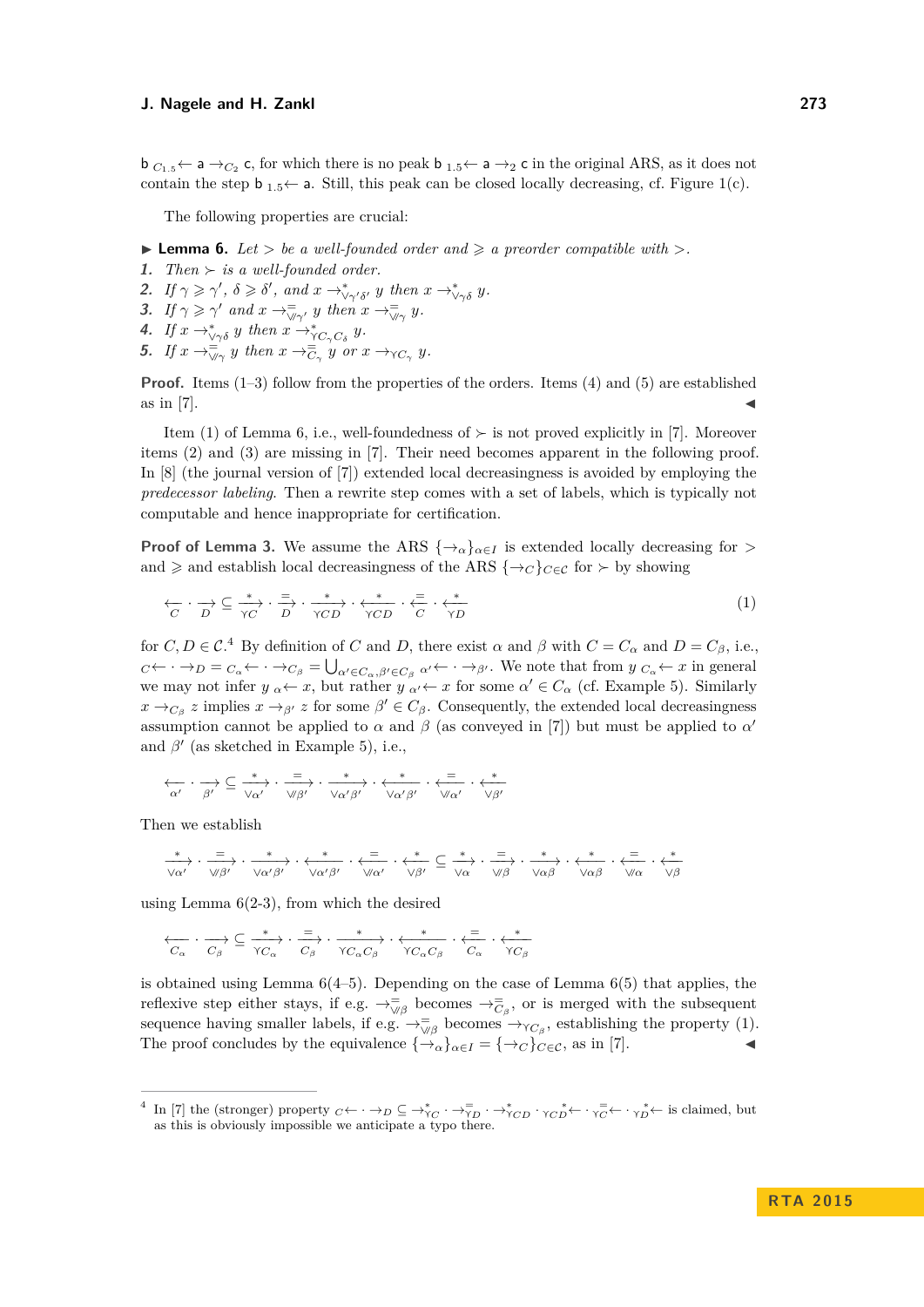# <span id="page-5-0"></span>**4 Term Rewriting**

This section builds upon the result for ARSs from the previous section to prepare for confluence criteria for TRSs, such as Theorem [1.](#page-0-1) To support confluence results besides Theorem [1,](#page-0-1) in the formalization we did not follow the easiest way, i.e., suit the definitions and lemmas directly towards Theorem [1.](#page-0-1) Rather, we adopted the approach from [\[31\]](#page-15-3), where all results are established via *labeling functions* (satisfying some abstract properties). Apart from avoiding a monolithic proof, this has the advantage that similar proofs need not be repeated for different labeling functions but it suffices to establish that the concrete labeling functions satisfy some abstract conditions. Then decreasingness is established in three steps. The first step comprises joinability results for local peaks (Section [4.1\)](#page-5-1). The second step (Section [4.2\)](#page-8-0) formulates abstract conditions with the help of *labeling functions* that admit a finite characterization of decreasingness of local peaks. Finally, based on the previous two steps, the third step (Section [5\)](#page-9-0) then obtains confluence results by instantiating the abstract labeling functions with concrete ones, e.g. the rule labeling. So only the third step needs to be adapted when formalizing new labeling functions, as steps one and two are unaffected.

# <span id="page-5-1"></span>**4.1 Local Peaks**

As IsaFoR already supported Knuth-Bendix' criterion (see [\[21\]](#page-15-9)), it contained results for joinability of local peaks and the critical pair theorem (the terms obtained by a local peak in a left-linear TRS are joinable or an instance of a critical pair). However, large parts of the existing formalization could not be reused directly as the established results lacked information required for ensuring decreasingness. For instance, to obtain decreasingness for the rule labeling (cf. Section [5\)](#page-9-0) in case of a variable peak, the rewrite rules employed in the joining sequences are crucial, but the existing formalization only states that such a local peak is joinable. On the other hand, the existing notion of critical pairs from IsaFoR could be reused as the foundation for critical peaks. Since the computation of critical pairs requires a formalized unification algorithm, extending IsaFoR admitted focusing on the tasks related to decreasingness.

Local peaks can be characterized based on the positions of the diverging rewrite steps. Either the positions are parallel, called a parallel peak, or one position is above the other. In the latter situation we further distinguish whether the lower position is at a function position, called a function peak, or at/below a variable position of the other rule's left-hand side, called a variable peak. More precisely, for a local peak

$$
t = s[r_1 \sigma_1]_p \leftarrow s[l_1 \sigma_1]_p = s = s[l_2 \sigma_2]_q \rightarrow s[r_2 \sigma_2]_q = u \tag{2}
$$

there are three possibilities (modulo symmetry):

- [\(a\)](#page-6-0)  $p \parallel q$  (parallel peak),
- **[\(b\)](#page-6-1)**  $q \leq p$  and  $p \mid q \in \mathcal{P}$ os<sub> $\mathcal{F}(l_2)$ </sub> (function peak),
- **[\(c\)](#page-6-2)**  $q \leq p$  and  $p \mid q \notin \mathcal{P}$ os $\mathcal{F}(l_2)$  (variable peak).

For the situation of a left-linear TRS these cases are visualized in Figure [2.](#page-6-3) It is easy to characterize parallel, function, and variable peaks in Isabelle (cf. Listing [1\)](#page-6-4) but it requires tedious notation. The information of a rewrite step  $s \to_{\mathcal{R}}^{p,l \to r,\sigma} t$  is represented in IsaFoR as  $(s,t) \in \text{rstep}_r_p_s \mathcal{R}(1,r)$  p  $\sigma$ . As the definition of function and variable peaks is asymmetric the five cases of local peaks can be reduced to the above three by mirroring those peaks. Then local peaks can be characterized as in Listing [2.](#page-6-5) Next we elaborate on the three cases.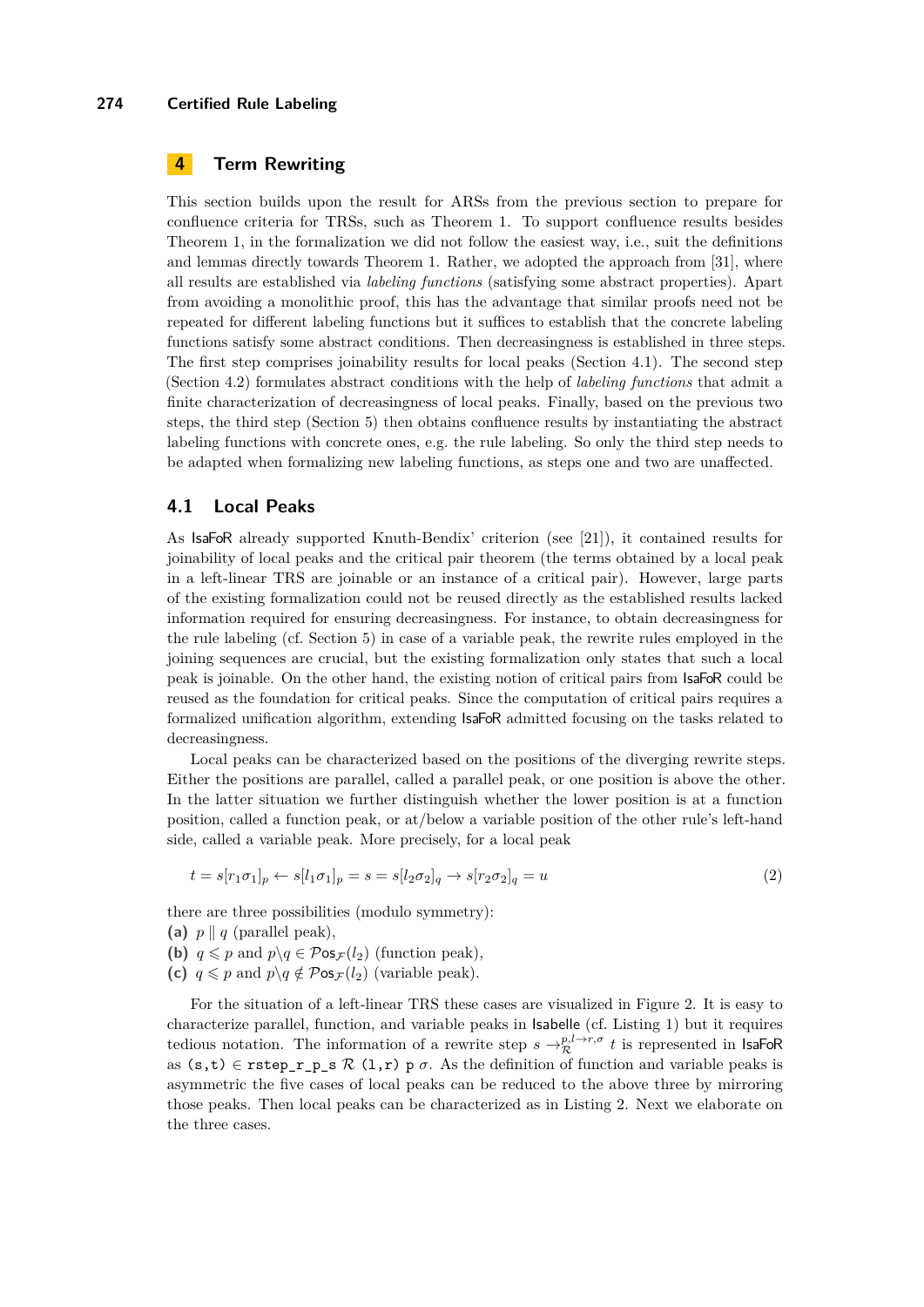<span id="page-6-4"></span><span id="page-6-3"></span><span id="page-6-2"></span><span id="page-6-1"></span><span id="page-6-0"></span>

**Listing 1** Characterization of local peaks.

<span id="page-6-5"></span>**lemma** local\_peaks\_cases: **assumes** "pk ∈ local\_peaks R" **shows** "parallel\_peak R pk ∨ variable\_peak R pk ∨ function\_peak R pk ∨ variable\_peak R (snd pk, fst pk) ∨ function\_peak R (snd pk, fst pk)"

**Listing 2** Cases of local peaks.

#### **Case 1: Parallel Peaks**

Figure [2](#page-6-3)[\(a\)](#page-6-0) shows the shape of a local peak where the steps take place at parallel positions. For a peak  $t^{\pi_1} \leftarrow s \rightarrow^{\pi_2} u$  with  $\pi_1 \parallel \pi_2$  we established that  $t \rightarrow^{\pi_2} v^{\pi_1} \leftarrow u$ , i.e., the steps drawn at opposing sides in the diagram are corresponding, that is, they apply the same rule/substitution at the same position. The proof is straightforward and based on a decomposition of the terms into a context and the redex.

#### **Case 2: Function Peaks**

In general joining function peaks may involve rules not present in the divergence (as indicated by the question mark in Figure  $2(b)$ ). To reduce the duty of joining (infinitely many) function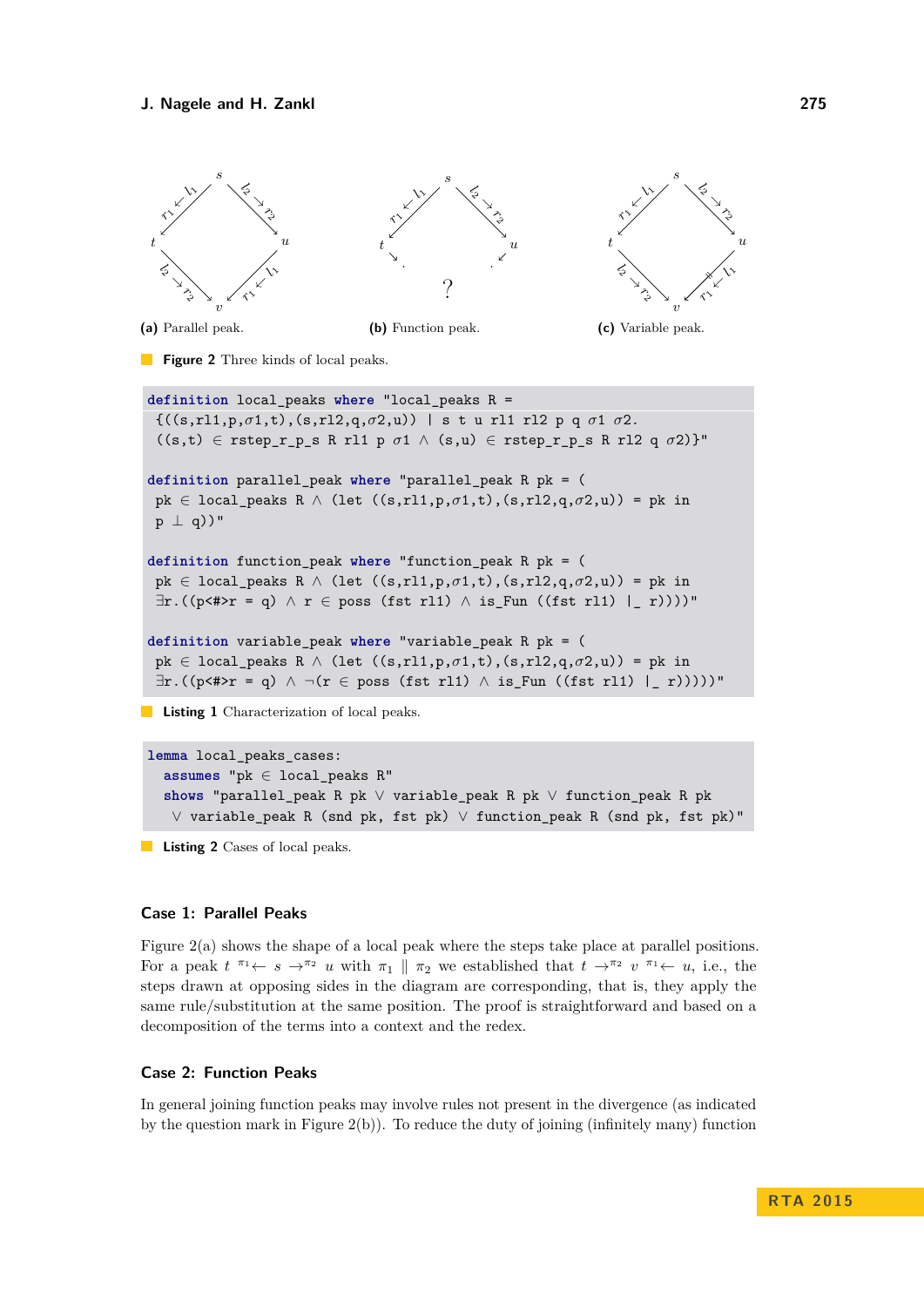peaks to joining the (in case of a finite TRS finitely many) critical peaks, we established that every function peak is an instance of a critical peak.

<span id="page-7-1"></span>► **Lemma 7.** Let  $t^{p,l_1\rightarrow r_1,\sigma_1} \leftarrow s \rightarrow q, l_2\rightarrow r_2,\sigma_2$  *u with*  $qq' = p$ *, and*  $q' \in \mathcal{P}$ os<sub> $\mathcal{F}(l_2)$ *. Then*</sub> *there are a context C*, a substitution  $\tau$ , and a critical peak  $l_2\mu[r_1\mu]_{q'} \leftarrow l_2\mu \rightarrow r_2\mu$  such that  $s = C[l_2 \mu \tau], t = C[(l_2 \mu [r_1 \mu]_{q'}) \tau], and t = C[r_2 \mu \tau].$ 

We remark that this fact was already present (multiple times) in  $IsaFoR$ , but concealed in larger proofs, e.g. the formalization of orthogonality [\[12\]](#page-14-3), and never stated explicitly.

As IsaFoR does not enforce that the variables of a rewrite rule's right-hand side are contained in its left-hand side, such rules are just also included in the critical peak computation.

#### **Case 3: Variable Peaks**

Variable overlaps (Figure  $2(c)$ ) can again be joined by the rules involved in the diverging step.<sup>[5](#page-7-0)</sup> We only consider the case if  $l_2 \rightarrow r_2$  is left-linear, as our main result assumes left-linearity. More precisely, if *q*' is the unique position in  $\mathcal{P}os_{\mathcal{V}}(l_2)$  such that  $qq' \leq p$ ,  $x = l_2|_{q'}$ , and  $|r_2|_x = n$  then we have  $t \to_{l_2 \to r_2} v$ , which is similar to the case for parallel peaks, as the redex  $l_2\sigma$  becomes  $l_2\tau$  but is not destroyed, and  $u \to_{l_1 \to r_1}^n v$ . To obtain this result we reason via parallel rewriting. The notion of parallel rewriting already supported by IsaFoR (employed to prove that orthogonal systems are confluent) does not keep track of e.g. the applied rules. Thus we augmented IsaFoR by a new version of parallel steps, which record the information (position, rewrite rule, substitution) of each rewrite step, i.e., the rewrite relation is decorated with the contracted redex patterns:

$$
\frac{l \to r \in \mathcal{R}}{x \xrightarrow{\beta} x} \qquad \frac{l \to r \in \mathcal{R}}{l \sigma \xrightarrow{\{ \langle \epsilon, l \to r, \sigma \rangle \}} r \sigma} \qquad \frac{s_1 \xrightarrow{\mu_1} t_1 \cdots \xrightarrow{s_n \xrightarrow{\mu_n} t_n}}{f(s_1, \ldots, s_n) \xrightarrow{(1P_1) \cup \cdots \cup (nP_n)} f(t_1, \ldots, t_n)}
$$

Here for a set of redex patterns  $P = {\pi_1, \ldots, \pi_m}$  by *iP* we denote  ${\{\iota \pi_1, \ldots, \iota \pi_m\}}$  with  $i\pi = \langle ip, l \to r, \sigma \rangle$  for  $\pi = \langle p, l \to r, \sigma \rangle$ . To use this parallel rewrite relation for closing variable peaks we established the following auxiliary results.

▶ **Lemma 8.** *The following properties of the parallel rewrite relation hold:* 

- **1.** For all *s* we have  $s \nrightarrow^{\emptyset} s$ .
- **2.** *If*  $s \rightarrow^{\infty} t$  *then*  $s = t$ *.*
- **3.** *If*  $s \nrightarrow{P} t$  *and*  $q \in \mathcal{P}$ **os** $(u)$  *then*  $u[s]_q \nrightarrow{q} q^P$   $u[t]_q$ .
- **4.** We have  $s \rightarrow^{\pi} t$  if and only if  $s \rightarrow^{\pi} t$ .
- 5. If  $\sigma(x) \to^{\pi} \tau(x)$  and  $\sigma(y) = \tau(y)$  for all  $y \in V$  with  $y \neq x$  then to  $\pi P$  tr with  $l_{\pi'} \to r_{\pi'} = l_{\pi} \to r_{\pi}$  for all  $\pi' \in P$ .
- **6.** If  $s \rightarrow^{\{\pi\}\cup P} t$  then there is a *u* with  $s \rightarrow^{\{\pi\}} u \rightarrow^P t$ .
- **7.** *If*  $s \rightarrow^{\pi_1} \cdots \cdots \cdots \cdots \cdots \cdots$ *t t then*  $s \rightarrow^{\pi_1} \cdots \rightarrow^{\pi_n} t$ .

**Proof.** In principle the results follow from the definitions using straightforward induction proofs. However, the additional bookkeeping, required to correctly propagate the information attached to the rewrite relation, makes them considerably more involved than for the existing, agnostic notion of parallel rewriting.

Now for reasoning about variable peaks as above we decompose  $u = s[r_2\sigma]_q$  and  $v = s[r_2\tau]_q$ where  $\sigma(y) = \tau(y)$  for all  $y \in \mathcal{V} \setminus \{x\}$  and  $\sigma(x) \to_{p \setminus qq', l_1 \to r_1} \tau(x)$ . From the latter by item (5)

<span id="page-7-0"></span><sup>5</sup> This includes rules having a variable as left-hand side.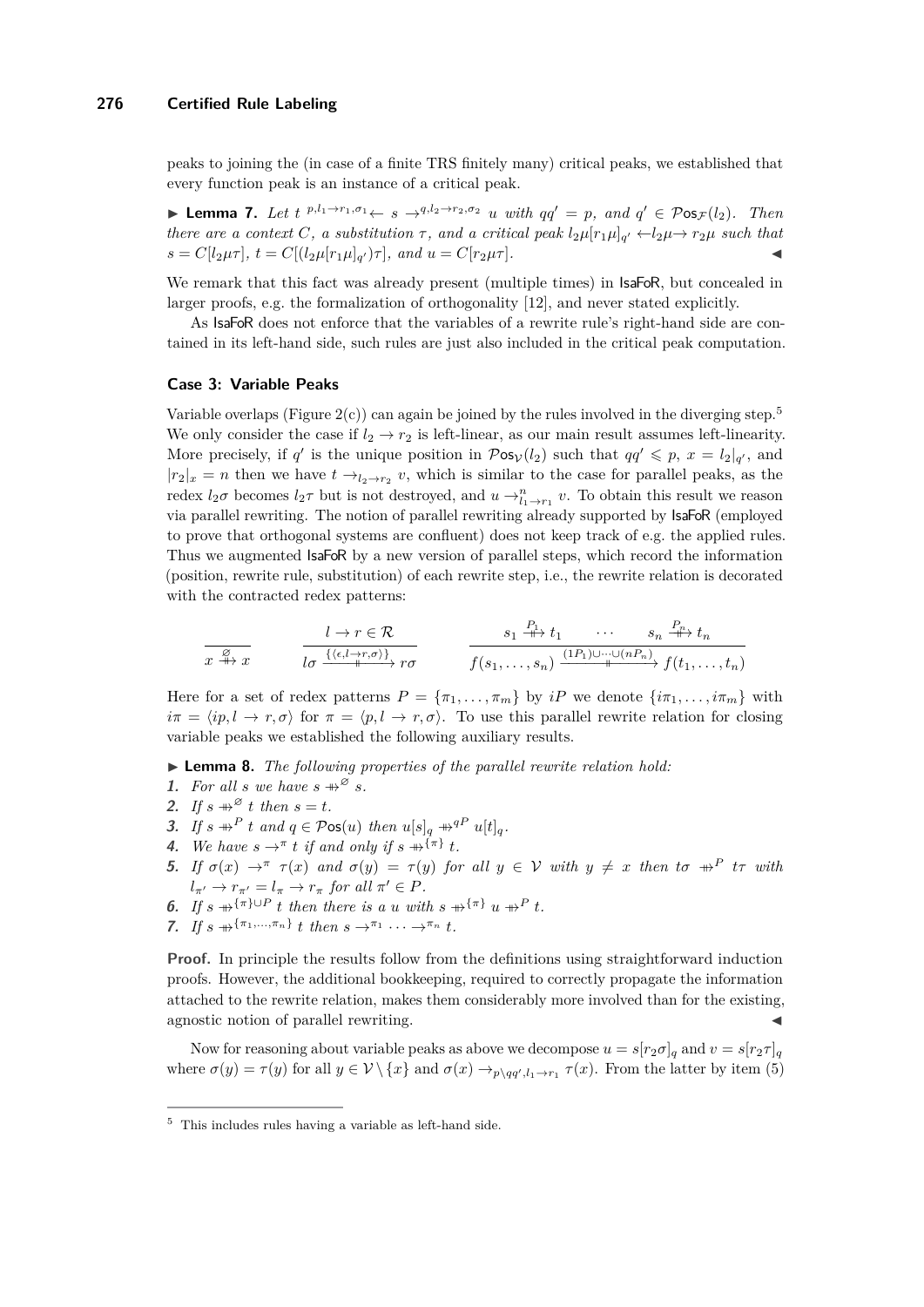```
inductive_set seq for R where
 "(\mathbf{s},[]) \in \text{seq } R""(\mathbf{s}, \mathbf{t}) \in \texttt{rstep_r p_s R r l p}\implies (t,ts) \in seq R \implies (s,(s,rl,p,\sigma,t)#ts) \in seq R"
```
**Listing 3** Rewrite sequences.

we obtain  $r_2\sigma \rightarrow^P r_2\tau$ , where all redex patterns in *P* use  $l_1 \rightarrow r_1$ . Then by item (3) we get  $s[r_2\sigma]_q \twoheadrightarrow^{qP} s[r_2\tau]_q$  and finally  $s[r_2\sigma]_q \rightarrow_{l_1 \rightarrow r_1}^{n} s[r_2\tau]_q$  with  $n = |qP| = |P|$  by item (7).

# <span id="page-8-0"></span>**4.2 Local Decreasingness**

The aim of this section is a confluence result (cf. Corollary [14\)](#page-9-1) based on decreasingness of the critical peaks. Abstract conditions, via the key notion of a labeling, will ensure that parallel peaks and variable peaks are decreasing. Furthermore these conditions imply that decreasingness of the critical peaks implies decreasingness of the function peaks.

For establishing (extended) local decreasingness, a label must be attached to rewrite steps. To facilitate checking, the formalization makes the rewrite sequences (cf. Listing [3\)](#page-8-1) explicit, i.e., they involve the intermediate terms, applied rules, etc. based on  $\mathtt{rstep}\ \mathtt{r}\mathtt{p}\mathtt{s}$ . Furthermore, labels are computed by a *labeling (function)*, having (local) information about the rewrite step (such as source and target term, applied rewrite rule, position, and substitution) it is expected to label. For reasons of readability in this presentation we employ the mathematical notation (e.g.,  $\rightarrow^*$ , etc.) with all information implicit but remark that the formalization works on rewrite sequences with explicit information (as in Listing [3\)](#page-8-1).

<span id="page-8-2"></span>**Definition 9.** A *labeling* is a function  $\ell$  from rewrite steps to a set of labels such that for all contexts *C* and substitutions  $\sigma$  the following properties are satisfied:

 $\blacksquare$  If  $\ell(s \to^{\pi_1} t) > \ell(u \to^{\pi_2} v)$  then  $\ell(C[s\sigma] \to^{C[\pi_1\sigma]} C[t\sigma]) > \ell(C[u\sigma] \to^{C[\pi_2\sigma]} C[v\sigma])$  $\blacksquare$  If  $\ell(s \to^{\pi_1} t) \geq \ell(u \to^{\pi_2} v)$  then  $\ell(C[s\sigma] \to^{C[\pi_1\sigma]} C[t\sigma]) \geq \ell(C[u\sigma] \to^{C[\pi_2\sigma]} C[v\sigma])$ Here  $C[\pi \sigma]$  denotes  $\langle qp, l \to r, \tau \sigma \rangle$  for  $\pi = \langle p, l \to r, \tau \rangle$  and  $C|_{q} = \square$ .

In presence of a labeling, rewrite sequences can be labeled at any time. This avoids lifting many notions (such as rewrite steps, local peaks, rewrite sequences, etc.) and results from rewriting to labeled rewriting.

Following [\[28\]](#page-15-1), we separate (local) diagrams (where rewriting is involved) from decreasingness (where only the labels are involved). In the next definition a labeling is extended to peaks and rewrite sequences via the equations:  $\ell(t \to s) = \ell(s \to^{\pi} t), \ell(t \to^0 t) = \emptyset$ , and  $\ell(s \to^\pi t \to^* u) = {\ell(s \to^\pi t)} \cup \ell(t \to^* u).$ 

**Definition 10.** A local peak  $t^{\pi_1} \leftarrow s \rightarrow^{\pi_2} u$  is *extended locally decreasing* (for  $\ell$ ) if it can be completed into a local diagram  $t \to^* t' \to^* t'' \to^* v^* \leftarrow u'' \to^* u' \leftarrow u$  such that its labels are extended locally decreasing, i.e.,

 $\ell(t \to^* t') \subseteq \forall \ell(t \to s), \ell(t' \to^t t'') \subseteq \forall \ell(s \to^{\pi_2} u), \ell(t'' \to^* v) \subseteq \forall \ell(t \to^* s \to^{\pi_2} u)$  and  $\ell(u'^{*} \leftarrow u) \subseteq \forall \ell(s \rightarrow^{\pi_2} u), \, \ell(u'' \equiv \leftarrow u') \subseteq \forall \ell(t^{\pi_1} \leftarrow s), \, \ell(v^{*} \leftarrow u'') \subseteq \forall \ell(t^{\pi_1} \leftarrow s \rightarrow^{\pi_2} u).$ 

The corresponding predicate in IsaFoR is given in Listing [4](#page-9-2) where extended local decreasingness (eld) of a local peak pk is expressed via the existence of rewrite sequences jl and jr that join the divergence caused by the local peak pk in the shape of a local diagram (1d trs) and the labels of the underlying rewrite sequences are extended locally decreasing ( $e1d$ <sub>seq</sub>). Here **r** is the pair of relations  $(>, \geq).$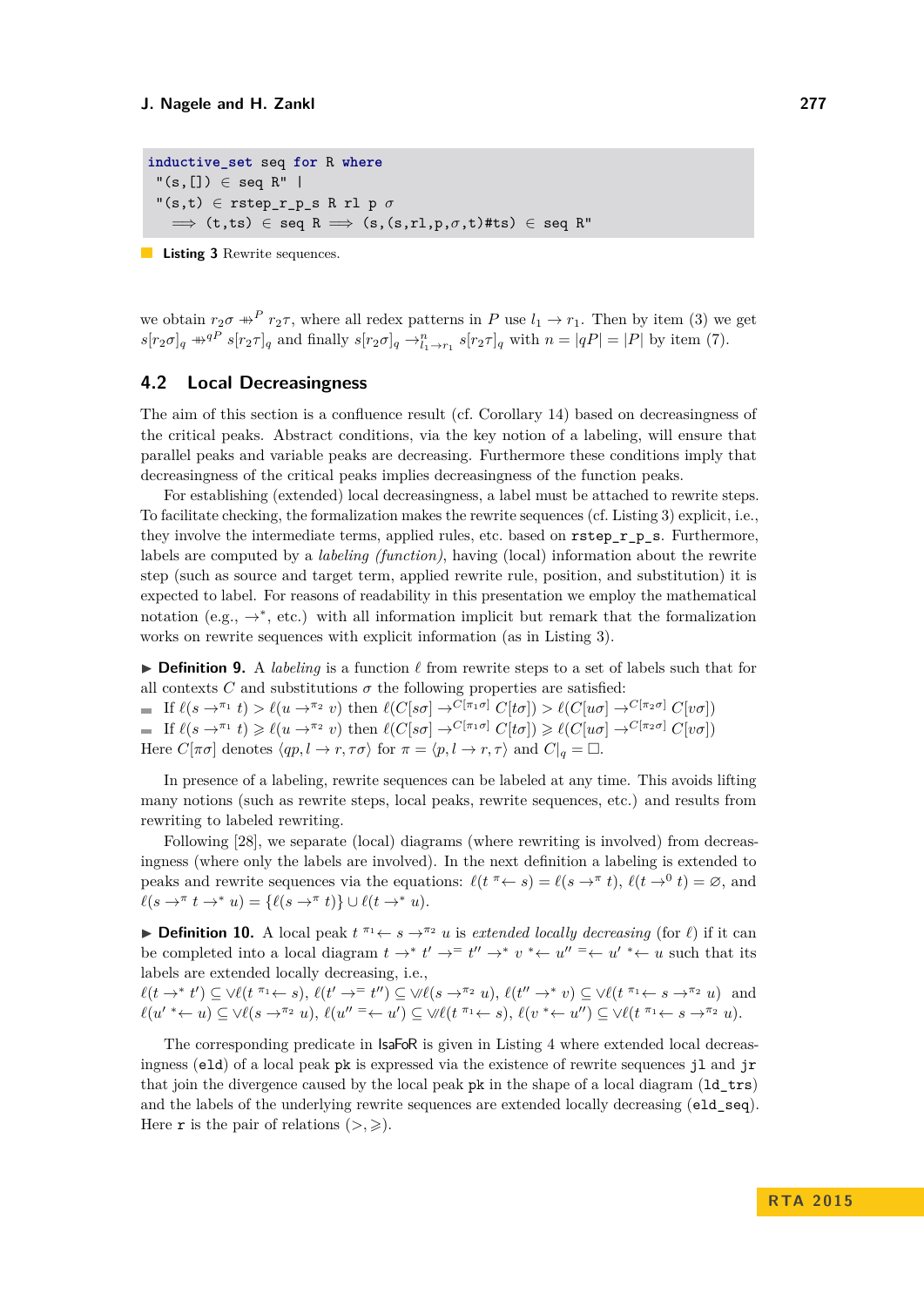```
definition eld where "eld R \ell r pk =
 (∃ jl jr. (ld_trs R pk jl jr ∧ eld_seq ` r pk jl jr))"
```
**Listing 4** Extended local decreasingness.

Then a function peak is extended locally decreasing if the critical peaks are.

<span id="page-9-3"></span> $\triangleright$  **Lemma 11.** Let  $\ell$  be a labeling and let all critical peaks of a TRS  $\mathcal{R}$  be extended locally *decreasing for*  $\ell$ *. Then every function peak of*  $\mathcal{R}$  *is extended locally decreasing for*  $\ell$ *.* 

**Proof.** As every function peak is an instance of a critical peak (see Lemma [7\)](#page-7-1), the result follows from  $\ell$  being a labeling (Definition [9\)](#page-8-2).

The notion of compatibility (between a TRS and a labeling) admits a finite characterization of extended local decreasingness.

 $\triangleright$  **Definition 12.** Let  $\ell$  be a labeling. We call  $\ell$  *compatible* with a TRS  $\mathcal{R}$  if all parallel peaks and all variable peaks of  $R$  are extended locally decreasing for  $\ell$ .

The key lemma then establishes that if  $\ell$  is compatible with a TRS, then all local peaks are extended locally decreasing.

**Lemma 13.** Let  $\ell$  be a labeling which is compatible with a TRS R. If the critical peaks *of* R *are extended locally decreasing for `, then all local peaks of* R *are extended locally*  $decreasing for  $\ell$ .$ 

**Proof.** The cases of variable and parallel peaks are taken care of by compatibility. The case of function peaks follows from the assumption in connection with Lemma [11.](#page-9-3) The symmetric cases for function and variable peaks are resolved by mirroring the local diagrams.

Representing a TRS  $\mathcal R$  over the signature  $\mathcal F$  and variables  $\mathcal V$  as the ARS over objects  $\mathcal{T}(\mathcal{F}, V)$  and relations  $\bigcup_{\alpha} \{ (s, t) \mid s \to^{\pi} t \text{ and } \ell(s \to^{\pi} t) = \alpha \},$  Lemma [2](#page-2-2) immediately applies to TRSs. To this end extended local decreasingness formulated via explicit rewrite sequences (with labeling functions) has to be mapped to extended local decreasingness on families of (abstract rewrite) relations; we omit the technical details here.

Finally, we obtain the following result.

<span id="page-9-1"></span> $\triangleright$  **Corollary 14.** Let  $\ell$  be a labeling compatible with a TRS R. If the critical peaks of R are *extended locally decreasing for*  $\ell$  *then*  $\mathcal R$  *is confluent.* 

Concrete confluence criteria are then obtained as instances of the above result. In the case of Theorem [1](#page-0-1) by showing that the relative termination assumption in combination with the rule labeling implies the desired preconditions.

# <span id="page-9-0"></span>**5 Applications**

In this section we instantiate Corollary [14](#page-9-1) to obtain concrete confluence results. Afterwards we discuss the design of the certificates, checkable by CeTA.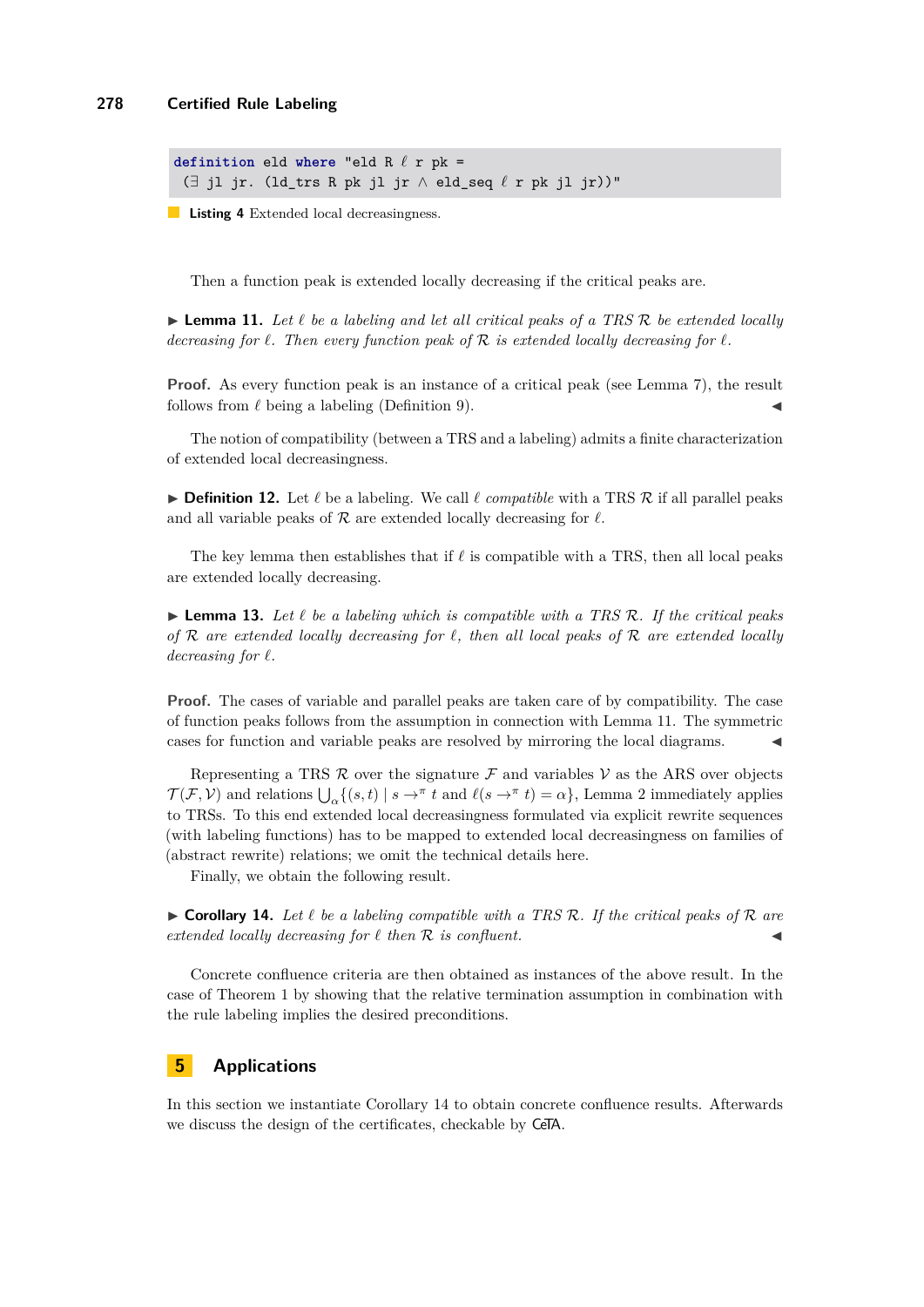# **5.1 Rule Labeling**

The rule labeling [\[16\]](#page-15-10) is parametrized by an index mapping  $i: \mathcal{R} \to \mathbb{N}$ , which associates to every rewrite rule a natural number.

**Definition 15.** The function  $\ell^i(s \to \pi t) = i(l_\pi \to r_\pi)$  is called *rule labeling*. Labels due to the rule labeling are compared by  $>_{\mathbb{N}}$  and  $\geq_{\mathbb{N}}$ .

The rule labeling admits a confluence criterion based on the results established so far.

### <span id="page-10-5"></span> $\blacktriangleright$  Lemma 16.

- <span id="page-10-0"></span>**1.** *The rule labeling is a labeling.*
- <span id="page-10-1"></span>**2.** *Parallel peaks are extended locally decreasing for the rule labeling.*
- <span id="page-10-2"></span>**3.** *Variable peaks of a linear TRS are extended locally decreasing for the rule labeling.*
- <span id="page-10-3"></span>**4.** *The rule labeling is compatible with a linear TRS.*
- <span id="page-10-4"></span>**5.** *A linear TRS is confluent if its critical peaks are extended locally decreasing for the rule labeling.*

**Proof.** Item [\(1\)](#page-10-0) follows from Definition [9.](#page-8-2) For [\(2\)](#page-10-1) and [\(3\)](#page-10-2) we employ the analysis of parallel and variable peaks from Section [4.1,](#page-5-1) respectively. Item [\(4\)](#page-10-3) is then a consequence of [\(2\)](#page-10-1) and  $(3)$ . Finally,  $(5)$  amounts to an application of Corollary [14.](#page-9-1)

Eventually, we remark that for the rule labeling extended local decreasingness implies local decreasingness, as  $\geq_N$  is the reflexive closure of  $\geq_N$ .

# **5.2 Relative Termination**

That a locally confluent terminating left-linear TRS is confluent can be established in the flavor of Lemma [16.](#page-10-5) The restriction to left-linearity arises from the lack of considering non-left-linear variable peaks in Section [4.1.](#page-5-1) As the analysis of such a peak would not give further insights we pursue another aim in this section, i.e., the mechanized proof of Theorem [1.](#page-0-1)

It is well known that the rule labeling  $\ell^i$  is in general not compatible with left-linear TRSs, cf. [\[8\]](#page-14-2). Thus, to obtain extended local decreasingness for variable peaks the additional relative termination assumption is exploited. To this end we use the *source labeling*, which labels each rewrite step by its source, i.e.,  $\ell^{\text{src}}(s \to^{\pi} t) = s$ . Here, labels due to the source labeling are compared by the orders  $\to^+_{\mathcal{R}_d/\mathcal{R}_{\text{nd}}}$  and  $\to^*_{\mathcal{R}}$ . The relative termination assumption of Theorem [1](#page-0-1) makes all variable peaks of a left-linear TRS extended locally decreasing for the source labeling.

Following [\[31\]](#page-15-3), the aim is to establish that the lexicographic combination  $\ell^{\text{src}} \times \ell^i$  is compatible with a left-linear TRS. To employ the rule labeling we have to introduce a weaker version of compatibility.

**Definition 17.** A diagram of the shape  $t_{\alpha} \leftarrow s \rightarrow_{\beta}^{l_2 \rightarrow r_2} u$ ,  $t \rightarrow_{\gamma \beta} v \gamma_{\alpha}^{n} \leftarrow u$  is called *weakly extended locally decreasing* if  $n \leq 1$  whenever  $r_2$  is linear. We call a labeling  $\ell$  *weakly compatible* with a TRS  $R$  if parallel and variable peaks are weakly extended locally decreasing for  $\ell$ .

While weak extended local decreasingness could also be defined in the spirit of extended local decreasingness (with a more complicated join sequence) the chosen formulation eases the definition and simplifies proofs.

Based on the peak analysis of Section [4.1](#page-5-1) the following results are established (Such properties must be proved for each labeling function.):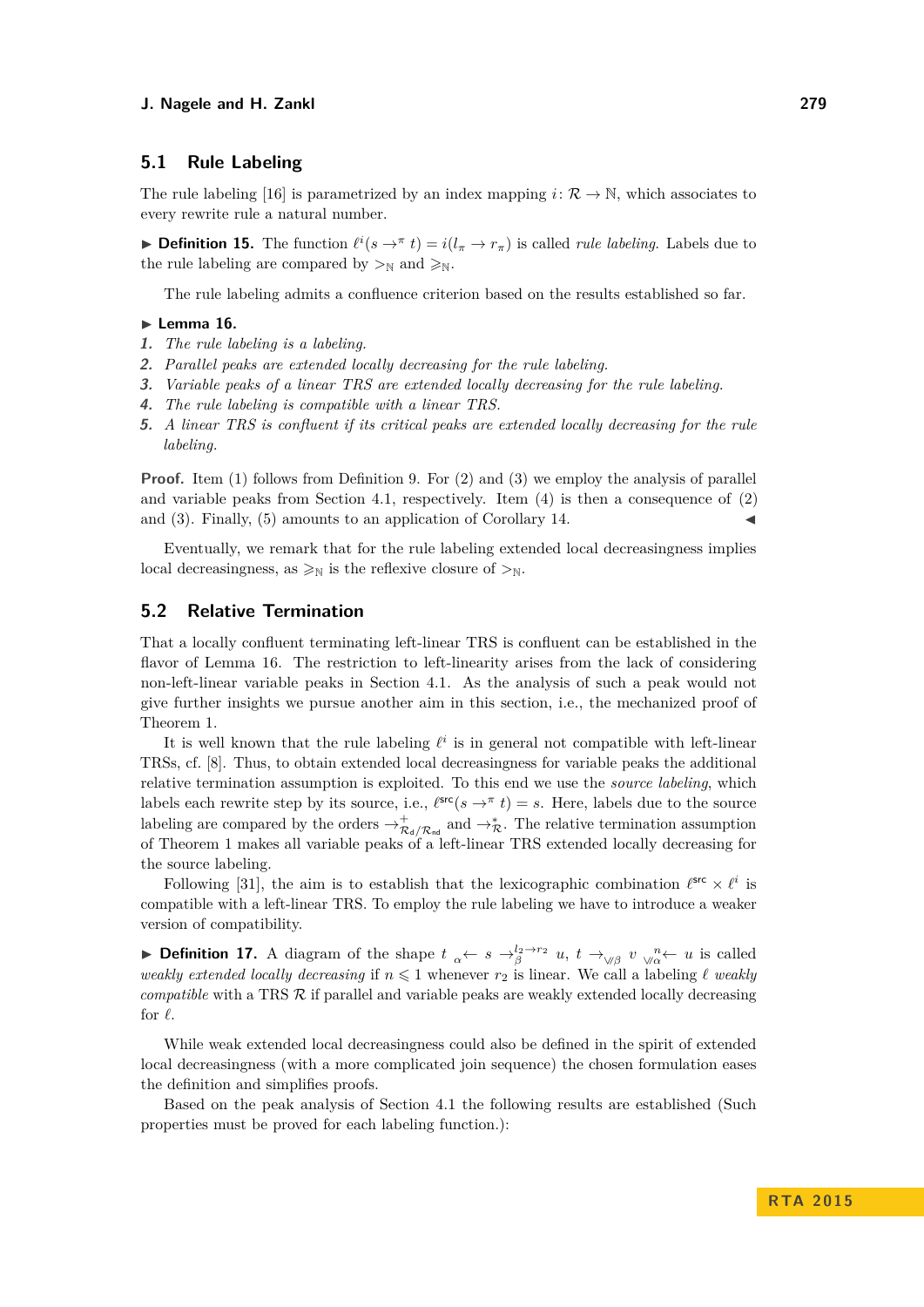<span id="page-11-0"></span> $\blacktriangleright$  **Lemma 18.** *Let*  $\mathcal{R}$  *be a left-linear TRS.* 

- **1.** *Parallel peaks are weakly extended locally decreasing for the rule labeling.*
- **2.** *Variable peaks of* R *are weakly extended locally decreasing for the rule labeling.*
- <span id="page-11-1"></span>**3.** *The rule labeling is weakly compatible with*  $\mathcal{R}$ *.*

Similar results are established for the source labeling.

 $\blacktriangleright$  **Lemma 19.** Let  $\mathcal{R}$  be a left-linear TRS whose duplicating rules terminate relative to the *other rules.*

- **1.** *The source labeling is a labeling.*
- **2.** *Parallel peaks are extended locally decreasing for the source labeling.*
- **3.** *Variable peaks of* R *are extended locally decreasing for the source labeling.*
- **4.** *The source labeling is compatible with*  $\mathcal{R}$ *.*

Using this lemma, we proved the following results for the lexicographic combination of the source labeling with another labeling.

<span id="page-11-2"></span> $\blacktriangleright$  **Lemma 20.** Let  $\mathcal{R}$  be a left-linear TRS whose duplicating rules terminate relative to the *other rules, and*  $\ell$  *a labeling weakly compatible with*  $\mathcal{R}$ *.* 

- **1.** *Then*  $\ell^{src} \times \ell$  *is a labeling.*
- **2.** Then  $\ell^{src} \times \ell$  is compatible with R.

For reasons of readability we have left the orders  $>$  and  $\geq$  that are required for (weak) compatibility implicit and just mention that the lexicographic extension (as detailed in [\[31\]](#page-15-3)) preserves the required properties. Finally, we prove the main result of this paper.

**Proof of Theorem [1.](#page-0-1)** From Lemma [18](#page-11-0)[\(3\)](#page-11-1) in combination with Lemma [20](#page-11-2) we obtain that  $\ell^{\text{src}} \times \ell^i$  is a labeling compatible with a left-linear TRS, provided the relative termination assumption is satisfied. By assumption, the critical peaks are (extended locally) decreasing for the rule labeling  $\ell^i$ . As along a rewrite sequence labels with respect to  $\ell^{\text{src}}$  never increase, the critical peaks are extended locally decreasing for  $\ell^{\text{src}} \times \ell^i$ . We conclude the proof by an application of Corollary [14.](#page-9-1)

Hence, actually a stronger result than Theorem [1](#page-0-1) has been mechanized, as  $\ell^{\text{src}} \times \ell^i$  might show more critical peaks decreasing than  $\ell^i$  alone.

### **5.3 Certificates**

Next we discuss the design of the certificates for confluence proofs via the rule labeling, i.e., how they are represented in CPF, and the executable checker to verify them. A minimal certificate could just claim that the considered rewrite system can be shown decreasing via the rule labeling. However, this is undecidable, even for locally confluent systems [\[8\]](#page-14-2). Hence in the certificate the index function *i* as well as (candidates for) the joining sequences for each critical pair have to be provided. Note that the labels in the joining sequences are not required for the certificate, since CeTA has to check, i.e., compute them anyway. The same holds for the critical peaks.

As the confluence tools that generate certificates might use different renamings than CeTA when computing critical pairs, the joining sequences given in the certificate are subject to a variable renaming. Thus, after computing all critical peaks, CeTA has to look for joining sequences in the certificate modulo renaming of variables.

Now, to verify whether the sequences of labels obtained from the joining sequences by applying the given index function fulfill the extended local decreasingness condition, we need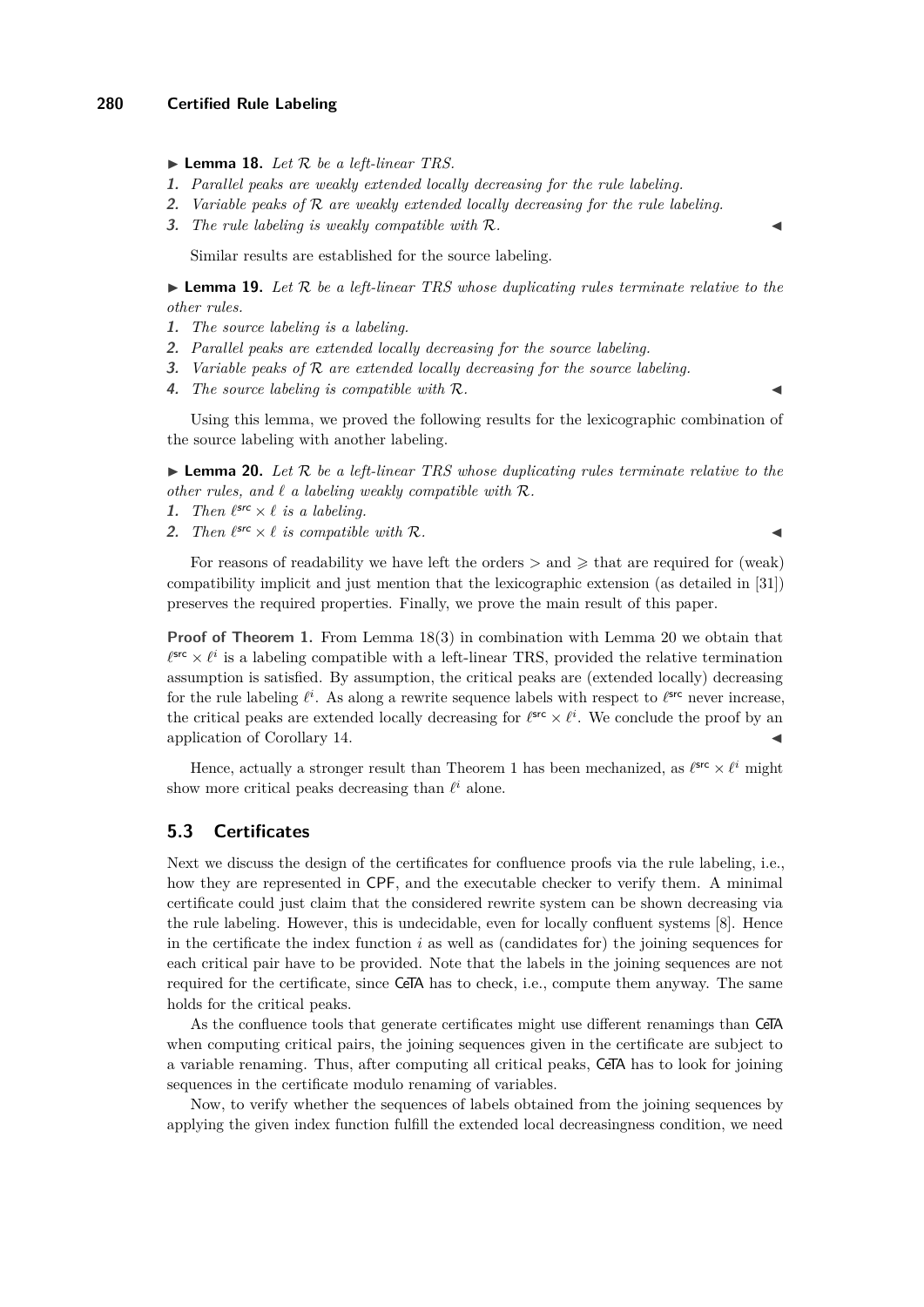| method               | success |    | $CoCo 2013$ $CoCo 2014$ | CeTA $2.19$ |
|----------------------|---------|----|-------------------------|-------------|
| (weak) orthogonality |         |    |                         |             |
| Knuth-Bendix         | 26      |    |                         |             |
| strong closedness    | 28      |    |                         |             |
| Lemma $16(5)$        | 41      |    |                         |             |
| Theorem 1            | 46      |    | х                       |             |
|                      |         | 45 | 56                      | 58          |

<span id="page-12-2"></span>**Table 1** Experimental results for 148 TRSs from CoCo 2014.

to provide means to decide the following: given two natural numbers  $\alpha$  and  $\beta$  and a sequence *σ* of natural numbers, is there a split  $\sigma = \sigma_1 \sigma_2 \sigma_3$  such that  $\sigma_1 \subseteq \forall \alpha, \sigma_2 \subseteq \forall \beta$  with length of  $\sigma_2$  at most one, and  $\sigma_3 \subset \vee \alpha \beta$ ? To this end our checker employs a simple, greedy approach. That is, we pick the maximal prefix of  $\sigma$  with labels smaller  $\alpha$  as  $\sigma_1$ . If the next label is less or equal to  $\beta$  we take it as  $\sigma_2$  and otherwise we take the empty sequence for  $\sigma_2$ . Finally, the remainder of the sequence is  $\sigma_3$ . A straightforward case analysis shows that this approach is complete, i.e., otherwise no such split exists.

To certify applications of Theorem [1,](#page-0-1) additionally the relative termination condition has to be checked. Luckily, CeTA already supports a wide range of relative termination techniques, so that here we just needed to make use of existing machinery.

### <span id="page-12-0"></span>**6 Experiments**

For experiments we considered the 148 TRSs selected for CoCo 2014 and used the confluence tool CSI [\[30\]](#page-15-11) to obtain certificates in CPF for confluence proofs. Note that ACP [\[2\]](#page-14-4) can also produce certificates in CPF, but at the moment they are a subset of the ones reported by CSI. All generated certificates have been certified by CeTA. Note that CeTA can also certify various methods for non-confluence [\[12\]](#page-14-3). The largest certificate (for Cops  $\#60$ ) has 760 KB and lists 182 candidate joins for showing the 34 critical peaks decreasing. The certificate is checked within 1.1 seconds. We remark that no confluence tool besides CSI has solved Cops  $\#60$  so far, stressing the importance of a certified proof.

Next we elaborate on the impact of the new contributions. Experimental results for various criteria supported by CeTA are shown in Table [1.](#page-12-2)[6](#page-12-3) The CeTA version from CoCo 2013 incorporated (weak) orthogonality [\[18\]](#page-15-12), Knuth-Bendix' criterion [\[11\]](#page-14-5), and strong closedness [\[9\]](#page-14-6). Due to the formalization described in this paper now also Theorem [1](#page-0-1) is supported (column CeTA 2.19). As already employed for CoCo 2014, we included the data for Theorem [1](#page-0-1) restricted to linear TRSs, i.e., Lemma [16](#page-10-5)[\(5\)](#page-10-4). On our testbed Theorem [1](#page-0-1) can establish confluence of more systems than all earlier methods together (46 vs. 45) and admits about 25% increase in power (58 vs. 45) when used in combination with the other criteria.

# <span id="page-12-1"></span>**7 Conclusion**

Finally we discuss related work, comment on the existing formalization of rewriting in IsaFoR, and conclude with a short summary.

<span id="page-12-3"></span> $6$  Details are available from <http://cl-informatik.uibk.ac.at/experiments/2015/rta3>.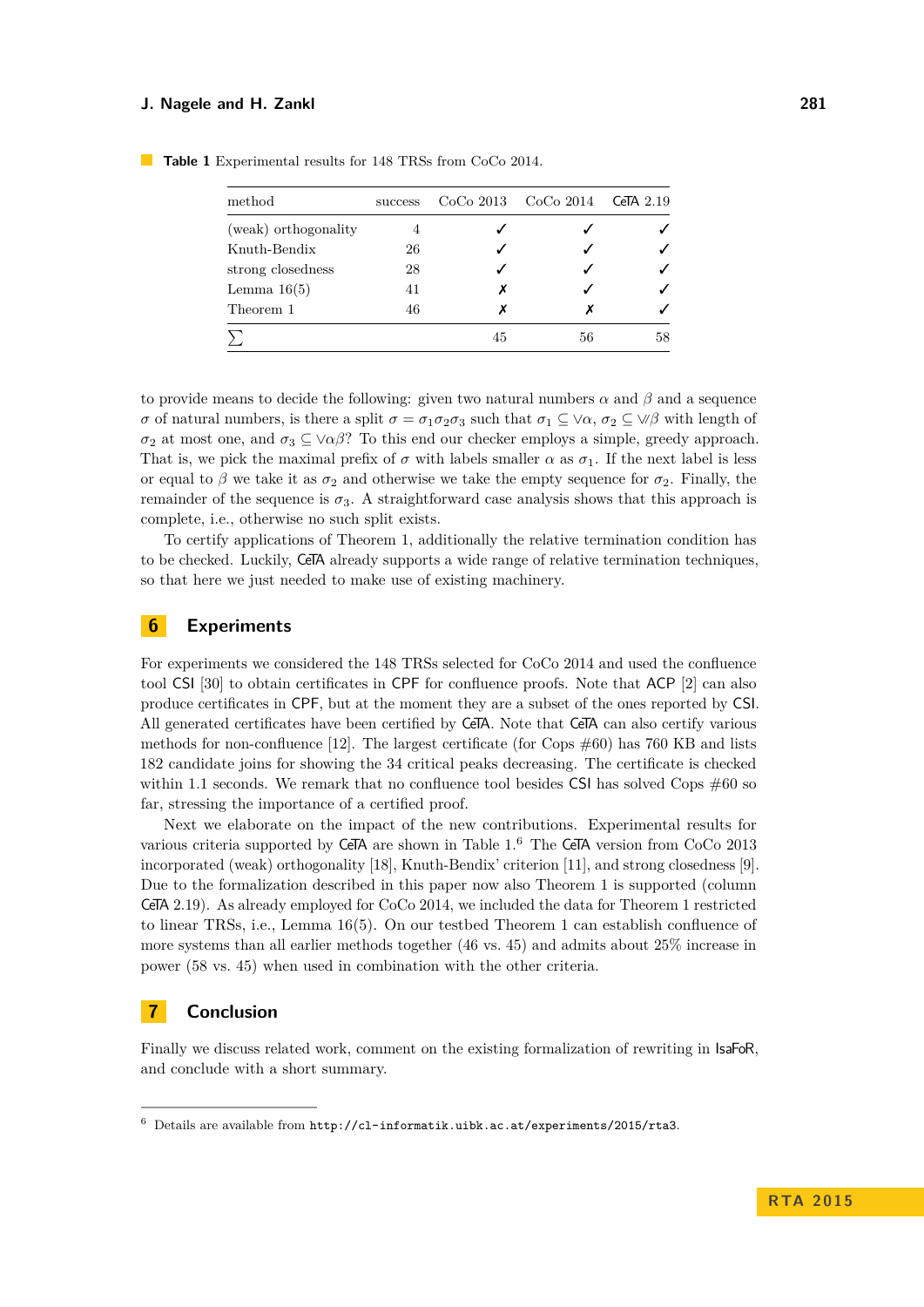## **7.1 Related Work**

Formalizing confluence criteria has a long history in *λ*-calculus. Huet [\[10\]](#page-14-7) proved a stronger variant of the parallel moves lemma in Coq. Isabelle/HOL was used in [\[13\]](#page-14-8) to prove the Church-Rosser property of *β*, *η*, and *βη*. For *β*-reduction the standard Tait/Martin-Löf proof as well as Takahashi's proof [\[24\]](#page-15-13) were formalized. The first mechanically verified proof of the Church-Rosser property of *β*-reduction was done using the Boyer-Moore theorem prover [\[20\]](#page-15-14). The formalization in Twelf [\[17\]](#page-15-15) was used to formalize the confluence proof of a specific higher-order rewrite system in [\[23\]](#page-15-16).

Next we discuss related work for term rewriting. Newman's lemma (for abstract rewrite systems) and Knuth and Bendix' critical pair theorem (for first-order rewrite systems) have been proved in [\[19\]](#page-15-17) using ACL. An alternative proof of the latter in PVS, following the higherorder structure of Huet's proof, is presented in [\[6\]](#page-14-9). PVS is also used in the formalization of the lemmas of Newman and Yokouchi in [\[5\]](#page-14-10). Knuth and Bendix' criterion has also been formalized in Coq [\[4\]](#page-14-11) and Isabelle/HOL [\[26\]](#page-15-18). The strong closedness condition of Huet [\[9\]](#page-14-6) has been formalized by the first author in **Isabelle** [\[12\]](#page-14-3) where reasoning similar to the one in Section [4.1](#page-5-1) is used to (strongly) close variable and parallel peaks. However, for strong closedness it suffices to construct a common reduct while for our setting every rewrite step has to be made explicit in order to compute the labels and show local decreasingness.

# **7.2 Assessment**

Next we discuss the usefulness of existing formalizations for this work. The existing machinery of IsaFoR admitted invaluable support. We regard our efforts to establish an annotated version of parallel rewriting not as a shortcoming of IsaFoR, but as a useful extension to it. On the contrary, we could employ many results from IsaFoR without further ado, e.g., completeness of the unification algorithm (to compute critical peaks), plain rewriting (to connect parallel steps with single steps), and the support for relative termination. Although [\[28\]](#page-15-1) does not provide the main result for decreasing diagrams of abstract rewrite systems that are represented via families (as needed for Lemma [2\)](#page-2-2), the amount of work to use this result has been modest, justifying the usability of [\[28\]](#page-15-1). That Lemma [7](#page-7-1) occurred several times in IsaFoR can be explained as follows. Note that also in textbook proofs (e.g. [\[3\]](#page-14-12)) this result is not made explicit but established in the scope of a larger proof, probably due to its nasty formulation. Still, in later proofs the result is used as if it would have been established explicitly. In IsaFoR these proofs have been duplicated, but as formalization papers typically come with code refactoring these deficiencies have been fixed. Note that the duplicated proofs have actually never been published.

Next, differences to [\[31\]](#page-15-3) are addressed. The concepts of an L-labeling and an LL-labeling from [\[31\]](#page-15-3) have been unified to the notion of a labeling *compatible* with a TRS while weak-LLlabelings are represented via *weakly compatible* labelings here. This admits the formulation of the abstract conditions such that a labeling ensures confluence (cf. Corollary [14\)](#page-9-1) independent from the TRS being (left-)linear. We anticipate that the key result for closing variable peaks for the left-linear case (cf. Section [4.1\)](#page-5-1) does not rely on the annotated version of parallel rewriting, but as [\[31\]](#page-15-3) also supports labelings based on parallel rewriting the developed machinery might be useful for future certification efforts. The formalization described in this paper covers a significant amount of the results presented in [\[31\]](#page-15-3). As explained, additional concepts (e.g., the annotated version of parallel rewriting) were formalized to already prepare for the remaining criteria. However, for some results that are not covered yet (e.g. persistency), we anticipate that already formalizing the preliminaries requires significant effort.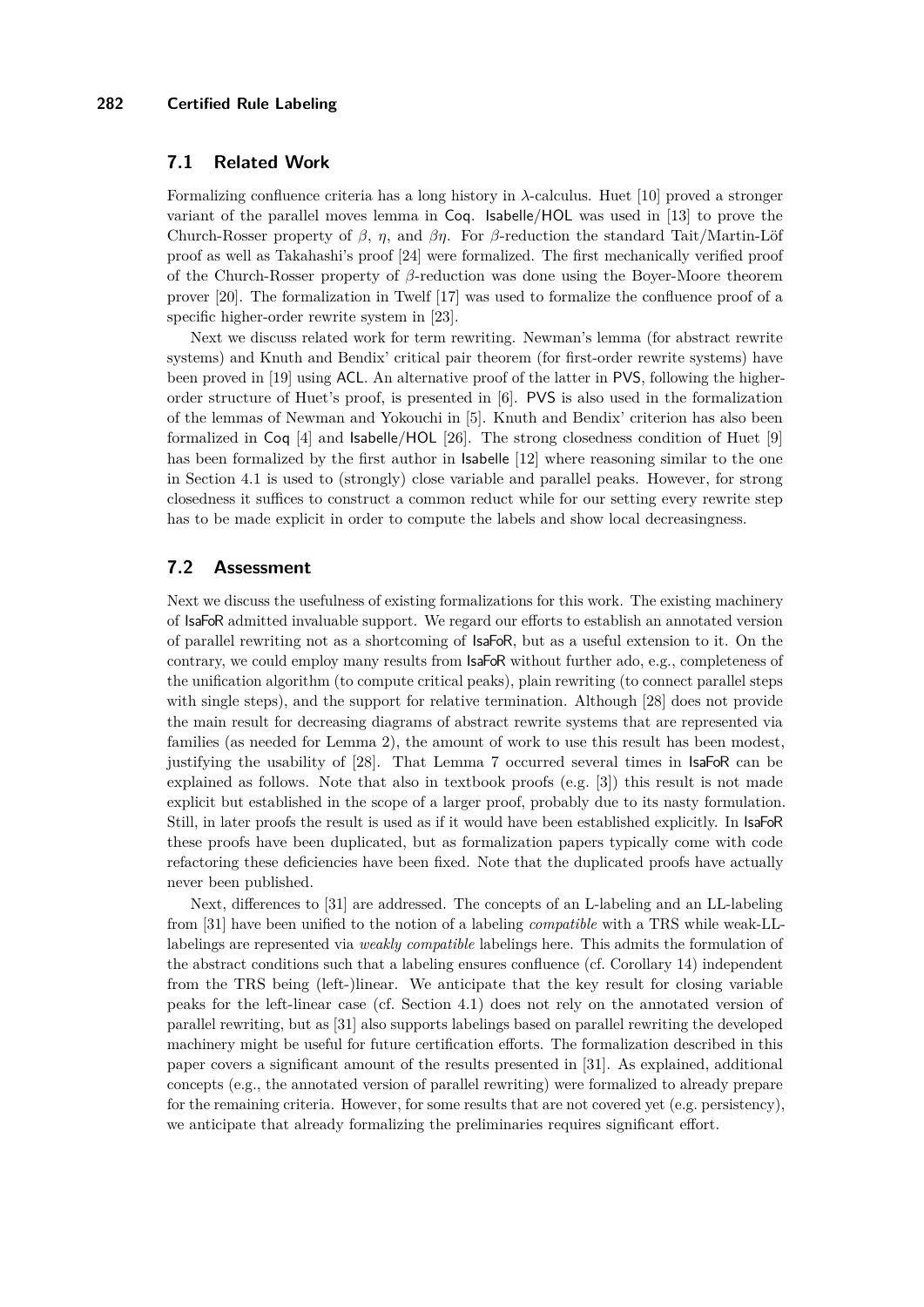# **7.3 Summary**

In this paper we presented the formalization of a result establishing confluence of leftlinear term rewrite systems based on relative termination and the rule labeling. While our formalization admits stronger results (in order to prepare for further results from [\[31\]](#page-15-3)), we targeted Theorem [1,](#page-0-1) whose statement (in contrast to its proof) does not require the complex interplay of relative termination and the rule labeling, admitting the use of external termination provers. Our formalization also admits the (original) criterion for the rule labeling (cf. Lemma [16\(](#page-10-5)[5\)](#page-10-4)). As this criterion applies to linear systems only, the involved analysis of non-right-linear variable peaks is not needed. The same holds for (the interplay with) the relative termination condition and the notion of extended local decreasingness (the rule labeling does not benefit from a preorder). Hence the proof of Theorem [1](#page-0-1) is significantly more involved than the one of Lemma [16\(](#page-10-5)[5\)](#page-10-4).

**Acknowledgments.** We thank Bertram Felgenhauer, Christian Sternagel, and René Thiemann for discussion and the reviewers for helpful comments.

#### **References**

- <span id="page-14-0"></span>**1** T. Aoto. Automated confluence proof by decreasing diagrams based on rule-labelling. In *Proc. 21st International Conference on Rewriting Techniques and Applications*, volume 6 of *Leibniz International Proceedings in Informatics*, pages 7–16, 2010.
- <span id="page-14-4"></span>**2** T. Aoto, J. Yoshida, and Y. Toyama. Proving confluence of term rewriting systems automatically. In *Proc. 20th International Conference on Rewriting Techniques and Applications*, volume 5595 of *Lecture Notes in Computer Science*, pages 93–102, 2009.
- <span id="page-14-12"></span>**3** F. Baader and T. Nipkow. *Term Rewriting and All That*. Cambridge University Press, 1998.
- <span id="page-14-11"></span>**4** E. Contejean, P. Courtieu, J. Forest, O. Pons, and X. Urbain. Automated certified proofs with CiME3. In *Proc. 22nd International Conference on Rewriting Techniques and Applications*, volume 10 of *Leibniz International Proceedings in Informatics*, pages 21–30, 2011.
- <span id="page-14-10"></span>**5** A.L. Galdino and M. Ayala-Rincón. A formalization of Newman's and Yokouchi's lemmas in a higher-order language. *Journal of Formalized Reasoning*, 1(1):39–50, 2008.
- <span id="page-14-9"></span>**6** A.L. Galdino and M. Ayala-Rincón. A formalization of the Knuth-Bendix(-Huet) critical pair theorem. *Journal of Automated Reasoning*, 45(3):301–325, 2010.
- <span id="page-14-1"></span>**7** N. Hirokawa and A. Middeldorp. Decreasing diagrams and relative termination. In *Proc. 5th International Joint Conference on Automated Reasoning*, volume 6173 of *Lecture Notes in Artificial Intelligence*, pages 487–501, 2010.
- <span id="page-14-2"></span>**8** N. Hirokawa and A. Middeldorp. Decreasing diagrams and relative termination. *Journal of Automated Reasoning*, 47(4):481–501, 2011.
- <span id="page-14-6"></span>**9** G. Huet. Confluent reductions: Abstract properties and applications to term rewriting systems. *Journal of the ACM*, 27(4):797–821, 1980.
- <span id="page-14-7"></span>**10** G. Huet. Residual theory in lambda-calculus: A formal development. *Journal of Functional Programming*, 4(3):371–394, 1994.
- <span id="page-14-5"></span>**11** D.E. Knuth and P.B. Bendix. Simple word problems in universal algebras. In J. Leech, editor, *Computational Problems in Abstract Algebra*, pages 263–297. Pergamon Press, 1970.
- <span id="page-14-3"></span>**12** J. Nagele and R. Thiemann. Certification of confluence proofs using CeTA. In *Proc. 3rd International Workshop on Confluence*, pages 19–23, 2014.
- <span id="page-14-8"></span>**13** T. Nipkow. More Church-Rosser proofs. *Journal of Automated Reasoning*, 26(1):51–66, 2001.